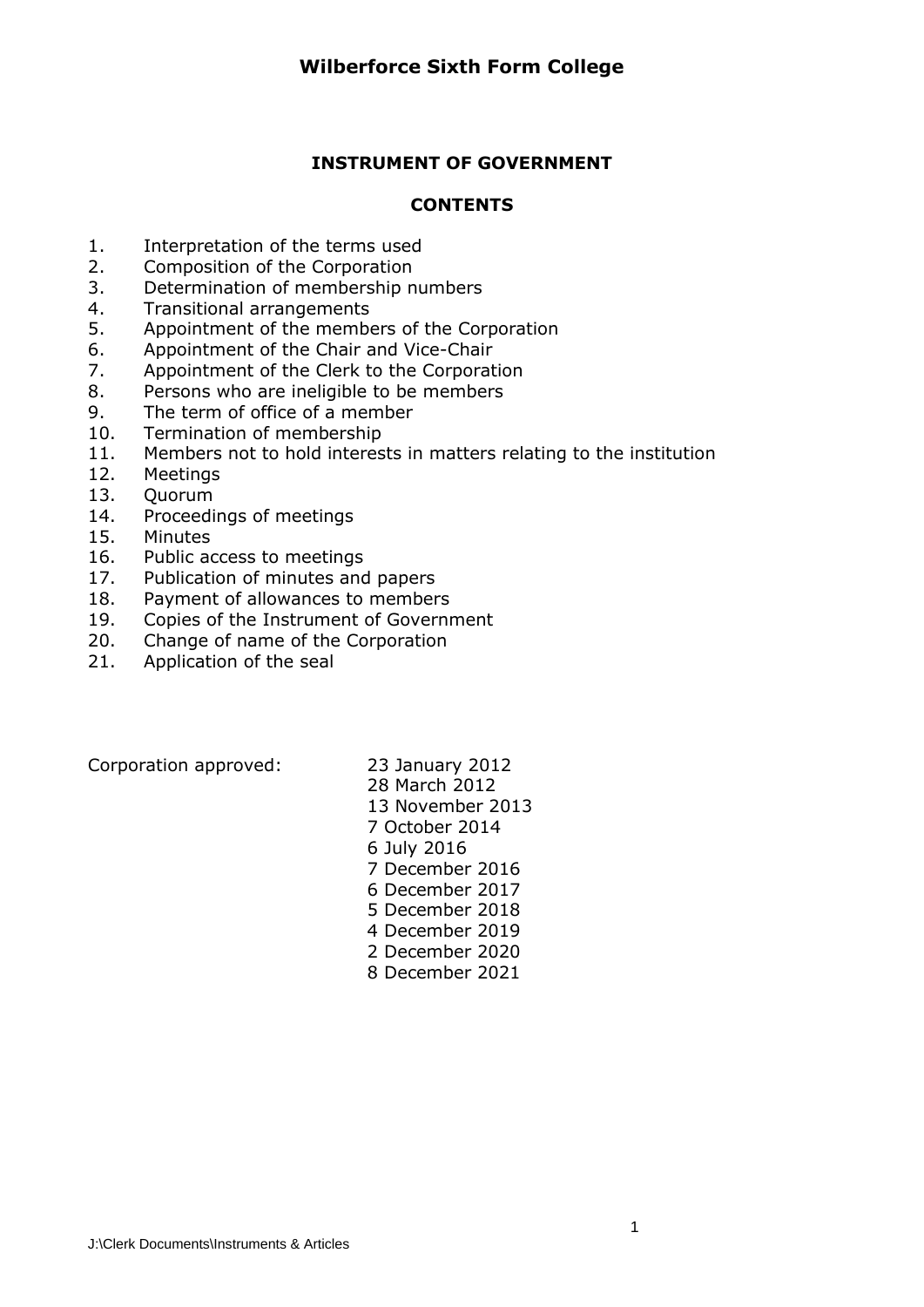## **Interpretation of the terms used**

- 1. In this Instrument of Government-
	- (a) any reference to "the Principal" shall include a person acting as Principal;
	- (b) "the Clerk" means the Clerk to the Corporation;
	- (c) "the Corporation" means any further education corporation to which this Instrument applies;
	- (d) "the institution" means the institution which the Corporation is established to conduct and any institution for the time being conducted by the Corporation in exercise of its powers under the Further and Higher Education Act  $1992(^1)$ ;
	- (e) "this Instrument" means this Instrument of Government;
	- (f) "the ESFA" means the Education and Skills Funding Agency;
	- (g) "meeting" includes a meeting at which the members attending are present in more than one room, provided that by the use of videoconferencing facilities it is possible for every person present at the meeting to communicate with each other;
	- (h) "necessary skills" means skills and experience, other than professional qualifications, specified by the Corporation as appropriate for members to have;
	- (i) "parent member", "staff member", and "student member" have the meanings given to them in clause 2:
	- (j) "the previous Instrument of Government" means the Instrument of Government relating to the Corporation which had effect immediately before 1st January 2008;
	- (k) "the Secretary of State" means the Secretary of State for Education;
	- (l) "staff matters" means the remuneration, conditions of service, promotion, conduct, suspension, dismissal or retirement of staff;
	- (m) "the students' union" means any association of students formed to further the educational purposes of the institution and the interests of students, as students;
	- (n) a "variable category" means any category of members whose numbers may vary according to clauses 2 and 3.

# **Composition of the Corporation**

- 2. (1) Subject to the transitional arrangements set out in clause 4, the Corporation shall consist of-
	- (a) up to fifteen members who appear to the Corporation to have the necessary skills to ensure that the Corporation carries out its functions under article 3 of the Articles of Government;
	- (b) the Principal of the institution, unless the Principal chooses not to be a member;
	- (c) at least one and not more than three members who are members of the institution's staff and have a contract of employment with the institution and who have been nominated and elected as set out in paragraphs (3),  $(4)$  or  $(5)$  ("staff members");
	- (d) at least two and not more than three members who are students at the institution and have been nominated and elected by their fellow students,

<sup>1</sup> 1992 c. 13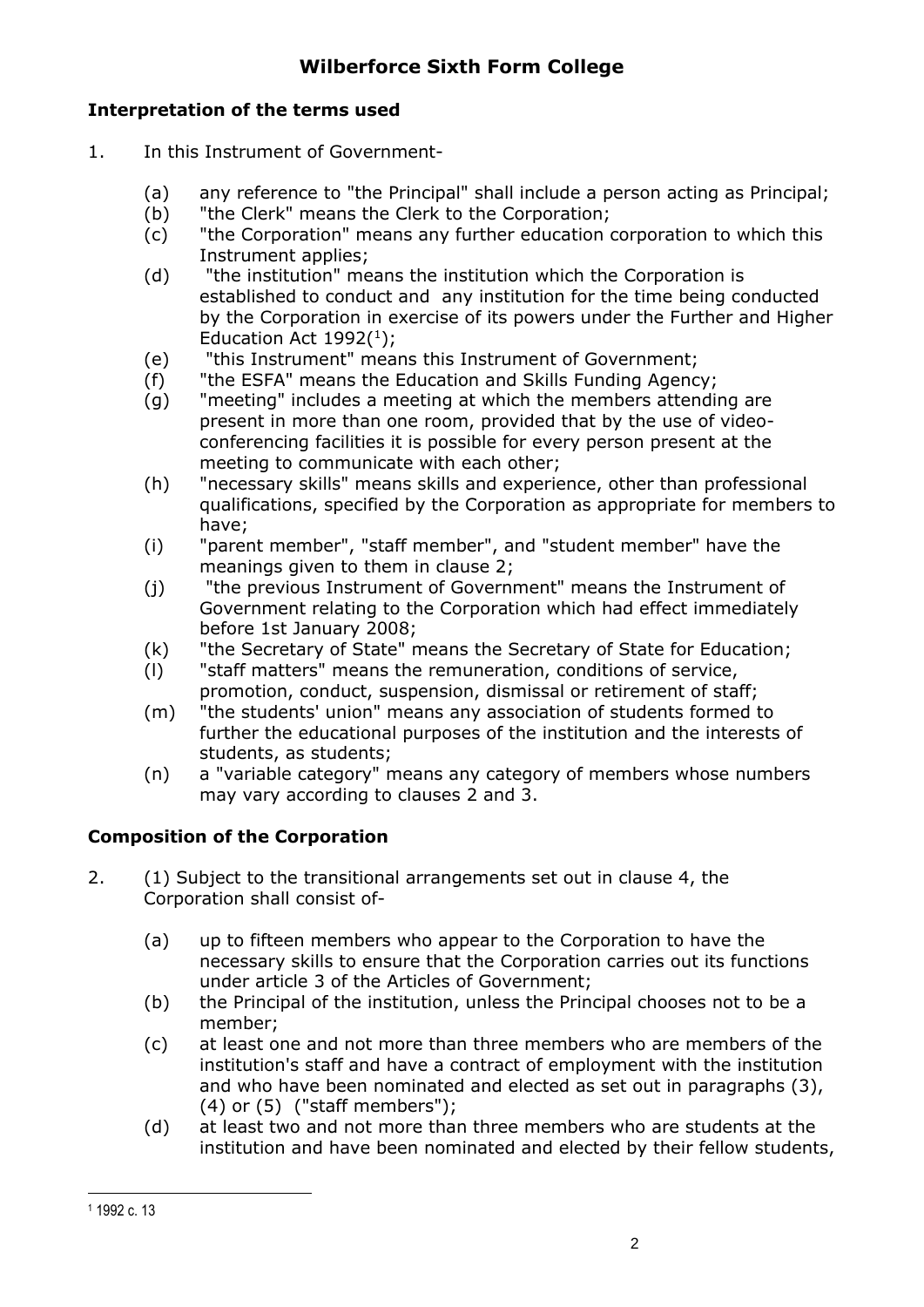or if the Corporation so decides, by a recognised association representing such students ("student members");

(e) at least one and not more than two members, who are parents of students under the age of 19 years attending the institution, who have self nominated and subsequently been appointed by the Corporation.

(2) A person who is not for the time being enrolled as a student at the institution, shall nevertheless be treated as a student during any period of authorised absence from the institution for study, travel or for carrying out the duties of any office held by that person in the institution's students' union.

(3) Where the Corporation has decided or decides that there is to be one staff member; the member may be a member of the academic staff or the nonacademic staff and shall be nominated and elected by all staff.

(4) Where the Corporation has decided or decides that there are to be two staff members -

- (a) one may be a member of the academic staff, nominated and elected only by academic staff; and the other may be a member of the non-academic staff, nominated and elected only by non-academic staff, or
- (b) each may be a member of the academic or non-academic staff, nominated and elected by all staff.

(5) Where the Corporation has decided that there are to be three staff members -

- (a) all may be members of the academic or non-academic staff, nominated and elected by all staff,
- (b) one may be a member of the academic or the non-academic staff, nominated and elected by all staff, one may be a member of the academic staff, nominated and elected by academic staff only, and one may be a member of the non-academic staff nominated and elected by non-academic staff only,
- (c) two may be members of the academic staff, nominated and elected by academic staff only, and one may be a member of the non-academic staff, nominated and elected by non-academic staff only, or
- (d) one may be a member of the academic staff, nominated and elected by academic staff only, and two may be members of the non-academic staff, nominated and elected by non-academic staff only.

(6) The appointing authority, as set out in clause 5, will decide whether a person is eligible for nomination, election and appointment as a member of the Corporation under paragraph (1).

### **Determination of membership numbers**

3. (1) Subject to paragraph (2) and the transitional arrangements in clause 4, the number of members of the Corporation and the number of members of each variable category shall be that decided by the Corporation in the most recent determination made under the previous Instrument of Government.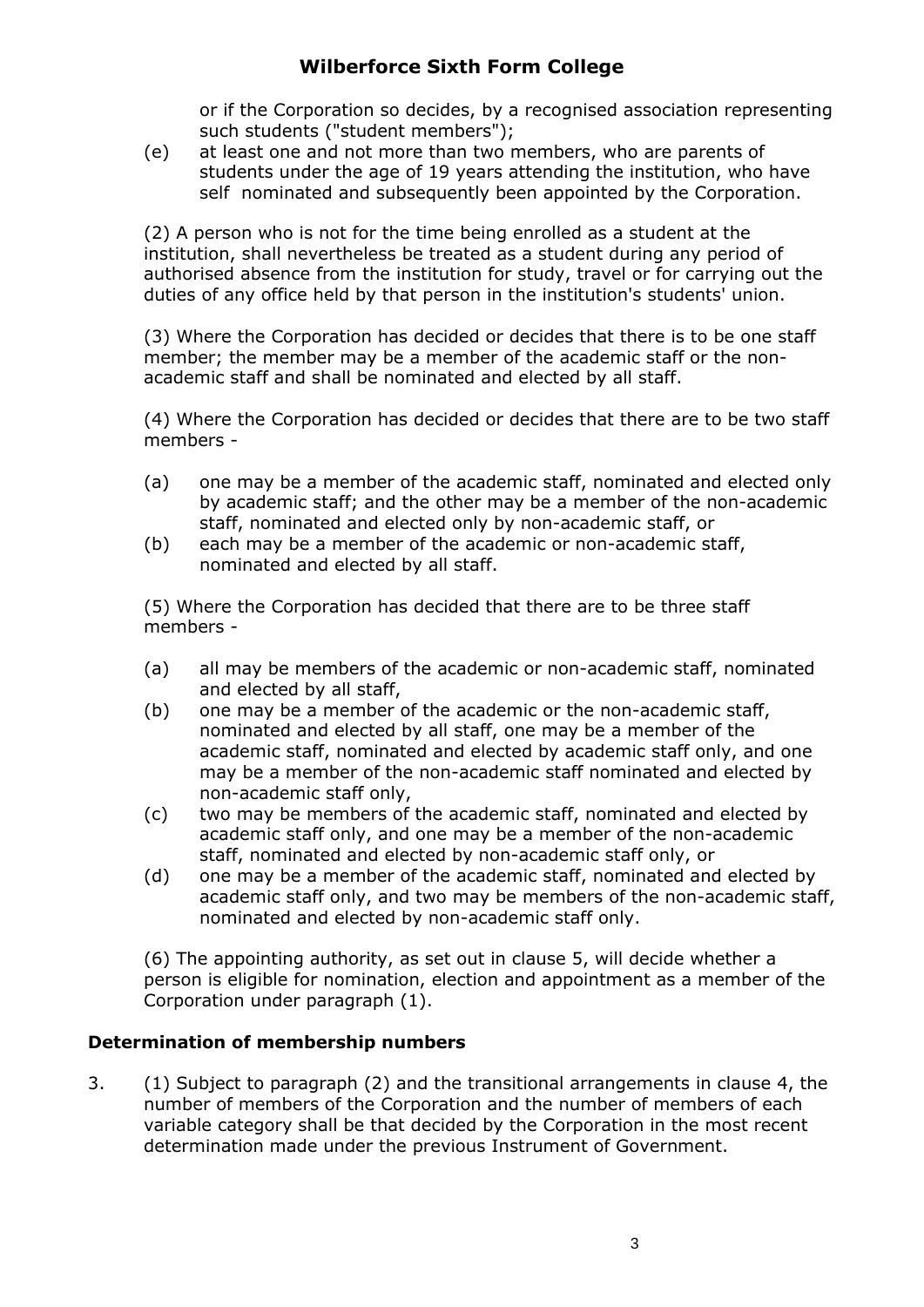(2) The Corporation may at any time vary the determination referred to in paragraph (1) and any subsequent determination under this paragraph provided that -

- (a) the number of members of the Corporation shall not be less than twelve or more than twenty; and
- (b) the numbers of members of each variable category shall be subject to the limit which applies to that category set out in Clause 2,.

(3) No determination under this clause shall terminate the appointment of any person who is already a member of the Corporation at the time when the determination is made.

### **Transitional arrangements**

- 4. Where, following the last determination under the previous Instrument of Government, the membership of the Corporation does not conform in number to that determination-
	- (a) nothing in clauses 2 and 3 of this Instrument shall require the removal of members where the previous Instrument would not have required their removal; but
	- (b) the Corporation shall ensure that any new appointments are made so that its composition conforms to the determination as soon as possible.

### **Appointment of the members of the Corporation**

5. (1) Subject to paragraph (2) the Corporation is the appointing authority in relation to the appointment of its members.

(2) If the number of members falls below the number needed for a quorum, the Secretary of State is the appointing authority in relation to the appointment of those members needed for a quorum.

(3) The appointing authority may decline to appoint a person as a parent, staff or student member if-

- (a) it is satisfied that the person has been removed from office as a member of a further education corporation in the previous ten years; or
- (b) the appointment of the person would contravene any rule or bye-law made under article 23 of the Articles of Government concerning the number of terms of office which a person may serve, provided that such rules or bye-laws make the same provision for each category of members appointed by the appointing authority; or
- (c) the person is ineligible to be a member of the corporation because of clause 8.

(4) Where the office of any member becomes vacant the appointing authority shall as soon as practicable take all necessary steps to appoint a new member to fill the vacancy.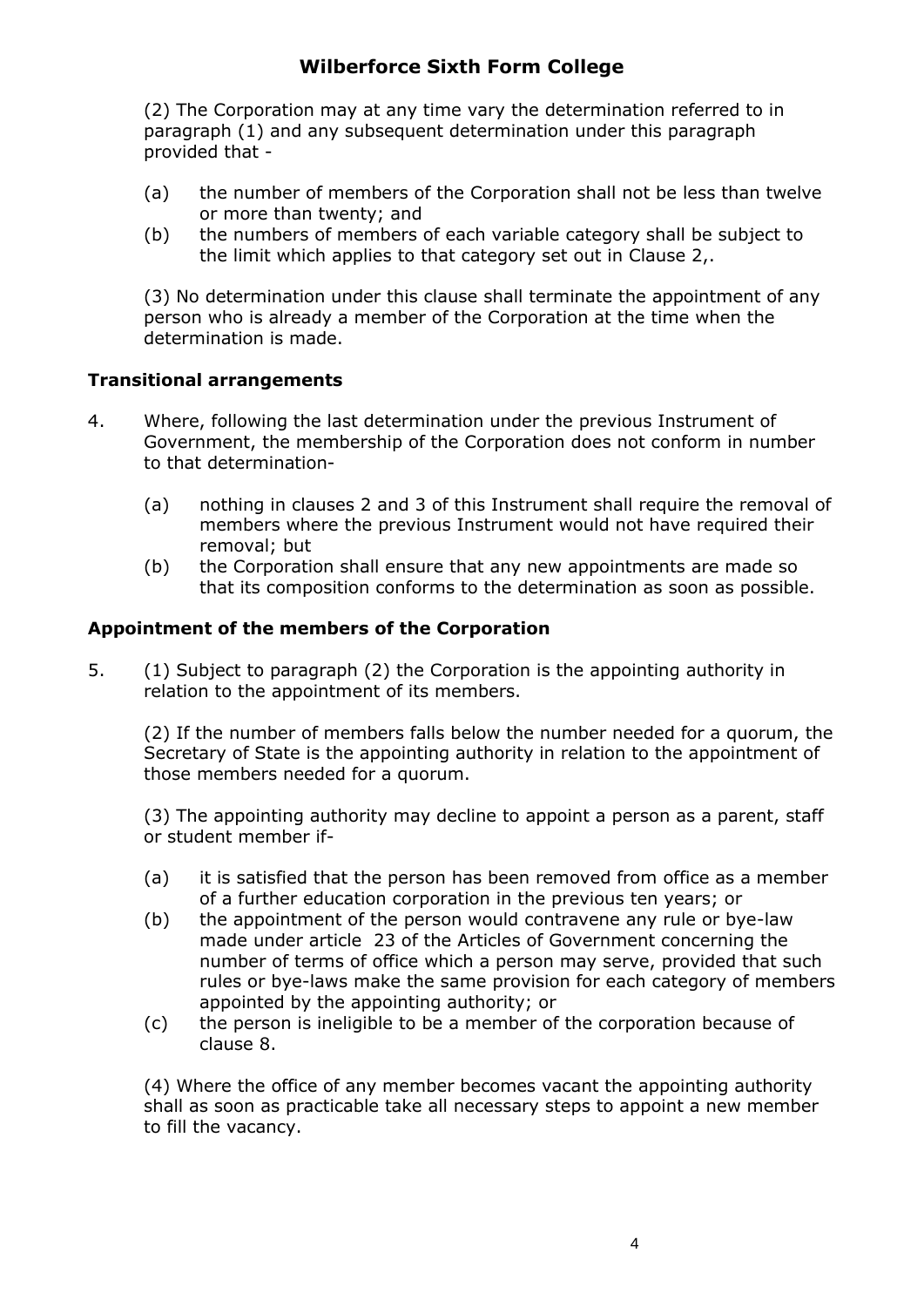### **Appointment of the Chair and Vice-Chair**

6. (1) The members of the Corporation shall appoint a Chair and a Vice-Chair from among themselves.

(2) Neither the Principal nor any staff or student member shall be eligible to be appointed as Chair or Vice-Chair or to act as Chair in their absence.

(3) If both the Chair and the Vice-Chair are absent from any meeting of the Corporation, the members present shall choose someone from among themselves to act as Chair for that meeting.

(4) The Chair and Vice-Chair shall hold office for such period as the Corporation decides.

(5) The Chair or Vice-Chair may resign from office at any time by giving notice in writing to the Clerk.

(6) If the Corporation is satisfied that the Chair is unfit or unable to carry out the functions of office, it may give written notice, removing the Chair from office and the office shall then be vacant.

(7) If the Corporation is satisfied that the Vice-Chair is unfit or unable to carry out the functions of office, it may give written notice, removing the Vice-Chair from office and the office shall then be vacant.

(8) At the last meeting before the end of the term of office of the Chair, or at the first meeting following the Chair's resignation or removal from office, the members shall appoint a replacement from among themselves.

(9) At the last meeting before the end of the term of office of the Vice-Chair, or at the first meeting following the Vice-Chair's resignation or removal from office, the members shall appoint a replacement from among themselves.

(10) At the end of their respective terms of office, the Chair and Vice-Chair shall be eligible for reappointment.

(11) Paragraph (10) is subject to any rule or bye-law made by the Corporation under article 23 of the Articles of Government concerning the number of terms of office which a person may serve.

### **Appointment of the Clerk to the Corporation**

7. (1) The Corporation shall appoint a person to serve as its Clerk, but the Principal may not be appointed as Clerk.

(2) In the temporary absence of the Clerk, the Corporation shall appoint a person to serve as a temporary Clerk, but the Principal may not be appointed as temporary Clerk.

(3) Any reference in this Instrument to the Clerk shall include a temporary Clerk appointed under paragraph (2).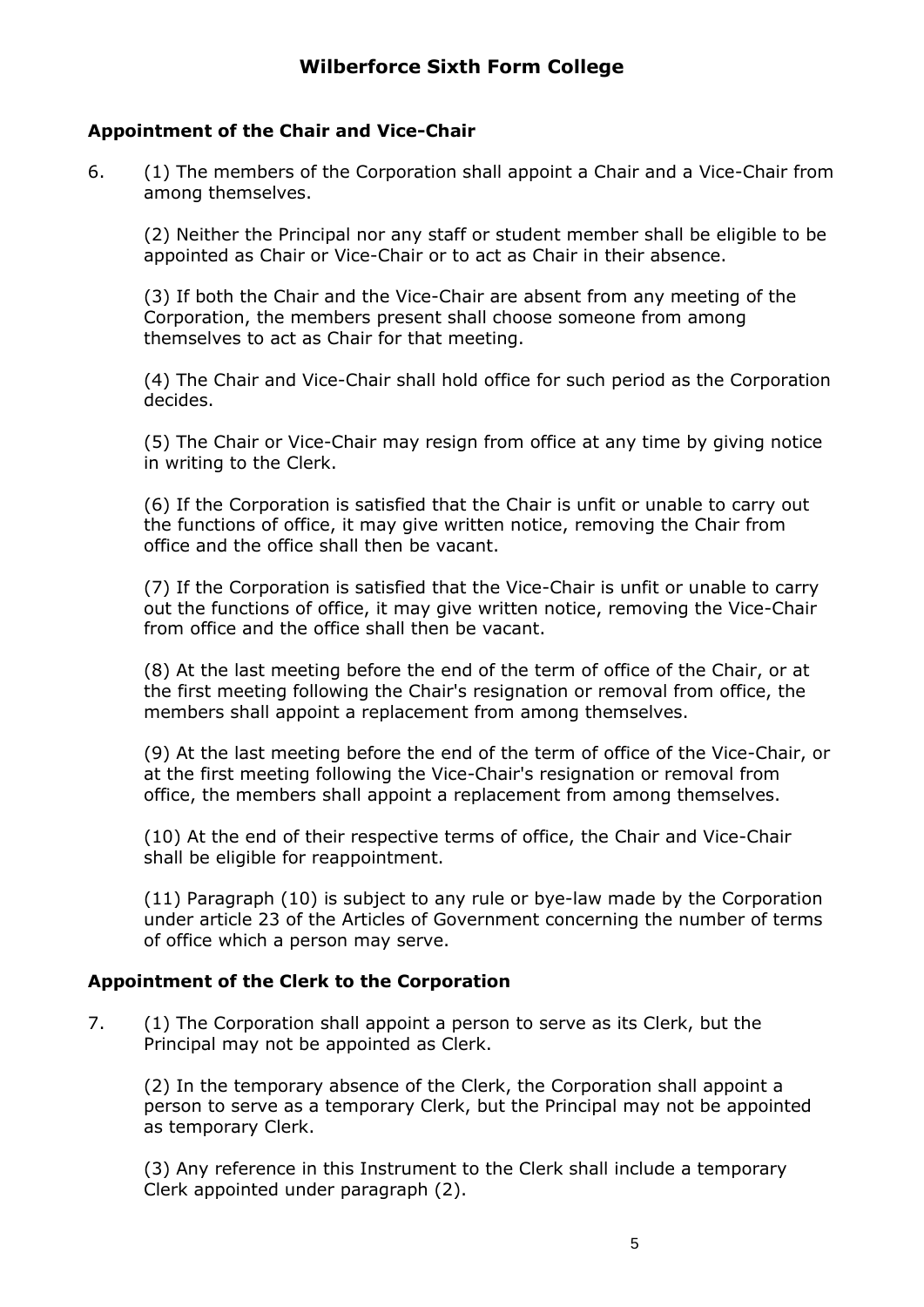(4) Subject to clause 14, the Clerk shall be entitled to attend all meetings of the Corporation and any of its committees.

(5) The Clerk may also be a member of staff at the institution.

## **Persons who are ineligible to be members**

- 8. (1) No one under the age of 18 years may be a member, except as a student member.
	- (2) The Clerk may not be a member.

(3) A person who is a member of staff of the institution may not be, or continue as, a member, except as a staff member or in the capacity of Principal.

(4) Paragraph (3) does not apply to a student who is employed by the Corporation in connection with the student's role as an officer of a students' union.

(5) Subject to paragraphs (6) and (7), a person shall be disqualified from holding, or from continuing to hold, office as a member, if that person has been adjudged bankrupt, or is the subject of a bankruptcy restrictions order, an interim bankruptcy restrictions order or a bankruptcy restrictions undertaking within the meaning of the Insolvency Act 1986 $(2)$ , or if that person has made a composition or arrangement with creditors, including an individual voluntary arrangement.

(6) Where a person is disqualified by reason of having been adjudged bankrupt or by reason of being the subject of a bankruptcy restrictions order, an interim bankruptcy restrictions order or a bankruptcy restrictions undertaking, that disqualification shall cease-

- (a) on that person's discharge from bankruptcy, unless the bankruptcy order has before then been annulled; or
- (b) if the bankruptcy order is annulled, at the date of that annulment; or
- (c) if the bankruptcy restrictions order is rescinded as a result of an application under section 375 of the Insolvency Act 1986, on the date so ordered by the court; or
- (d) if the interim bankruptcy restrictions order is discharged by the court, on the date of that discharge; or
- (e) if the bankruptcy restrictions undertaking is annulled, at the date of that annulment.

(7) Where a person is disqualified by reason of having made a composition or arrangement with creditors, including an individual voluntary arrangement, and then pays the debts in full, the disqualification shall cease on the date on which the payment is completed and in any other case it shall cease on the expiration of three years from the date on which the terms of the deed of composition, arrangement or individual voluntary arrangement are fulfilled.

<sup>2</sup> 1986 c. 45 as amended by the Enterprise Act 2002 (c. 40)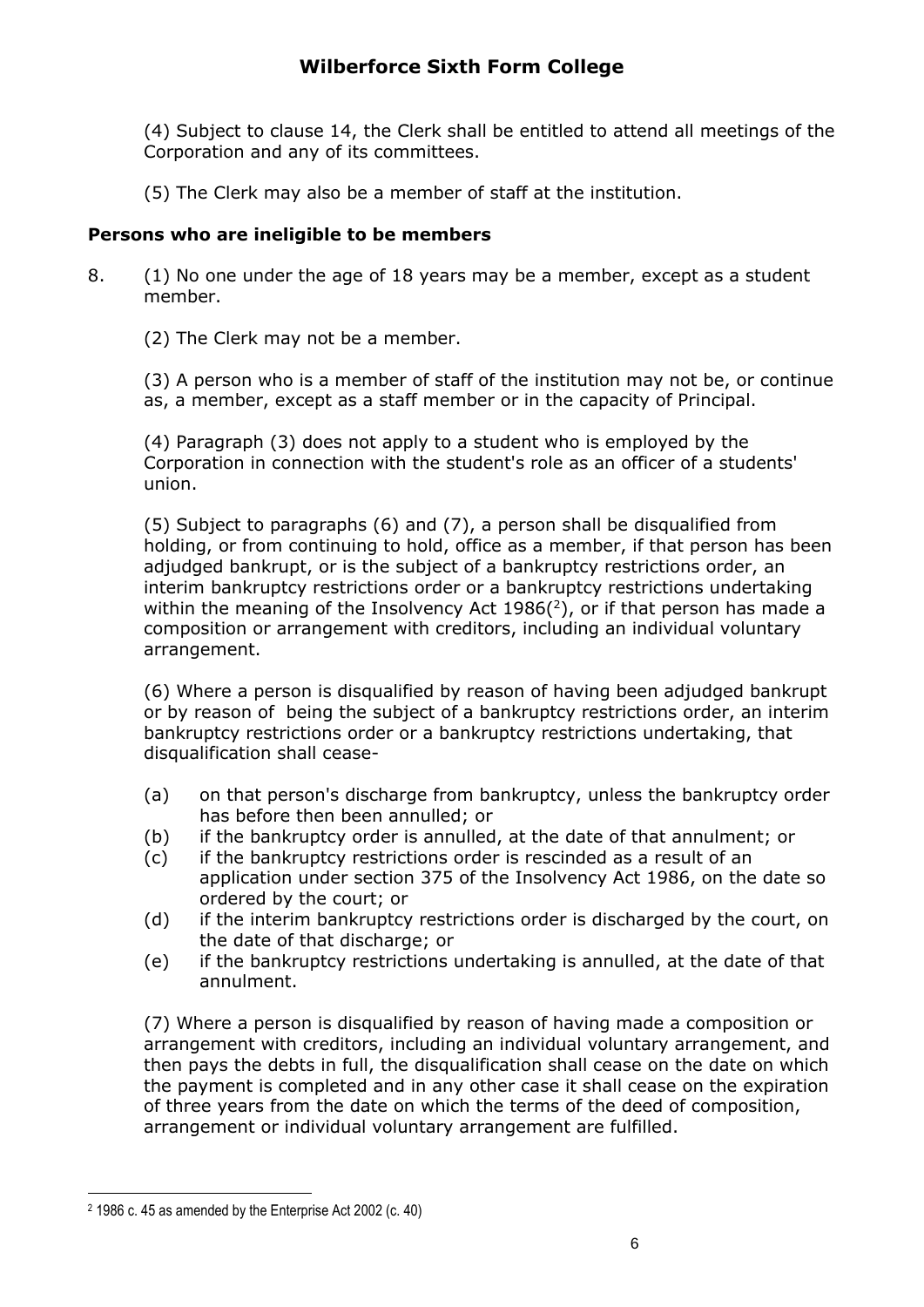(8) Subject to paragraph (9), a person shall be disqualified from holding, or from continuing to hold, office as a member if-

- (a) within the previous five years that person has been convicted, whether in the United Kingdom or elsewhere, of any offence and has received a sentence of imprisonment, whether suspended or not, for a period of three months or more, without the option of a fine; or
- (b) within the previous twenty years that person has been convicted as set out in sub-paragraph (a) and has received a sentence of imprisonment, whether suspended or not, for a period of more than two and a half years; or
- (c) that person has at any time been convicted as set out in sub-paragraph (a) and has received a sentence of imprisonment, whether suspended or not, of more than five years.

(9) For the purpose of this regulation there shall be disregarded any conviction by or before a court outside the United Kingdom for an offence in respect of conduct which, if it had taken place in the United Kingdom, would not have constituted an offence under the law then in force anywhere in the United Kingdom.

(10) A person who is disqualified from acting as a charity trustee by virtue of the Charities Act 2011 may not be a member; that is if any of the following offences and circumstances apply:

- a) Unspent conviction for an offense involving dishonesty or deception;
- b) Being a person who has been removed from a relevant office;
- c) Unspent conviction for specified terrorism, money laundering or bribery offences;
- d) Unspent conviction for contravening a Charity Commission Order or Direction;
- e) Unspent conviction for misconduct in public office, perjury or perverting the course of justice;
- f) Unspent conviction for attempting, aiding or abetting any of the above offences;
- g) Disobeying a Charity Commission Order;
- h) Being on the sex offenders register;
- i) Unspent sanction for contempt of Court; or
- j) Being a designated persons under specific anti-terrorism legislation.

(11) Upon a member of the Corporation becoming disqualified from continuing to hold office under paragraphs (5),(8) or (10), the member shall immediately give notice of that fact to the Clerk.

### **The term of office of a member**

9. (1) A member of the Corporation shall hold and vacate office in accordance with the terms of the appointment, but the length of the term of office shall not exceed four years.

(2) Members retiring at the end of their term of office shall be eligible for reappointment, and clause 5 shall apply to the reappointment of a member as it does to the appointment of a member.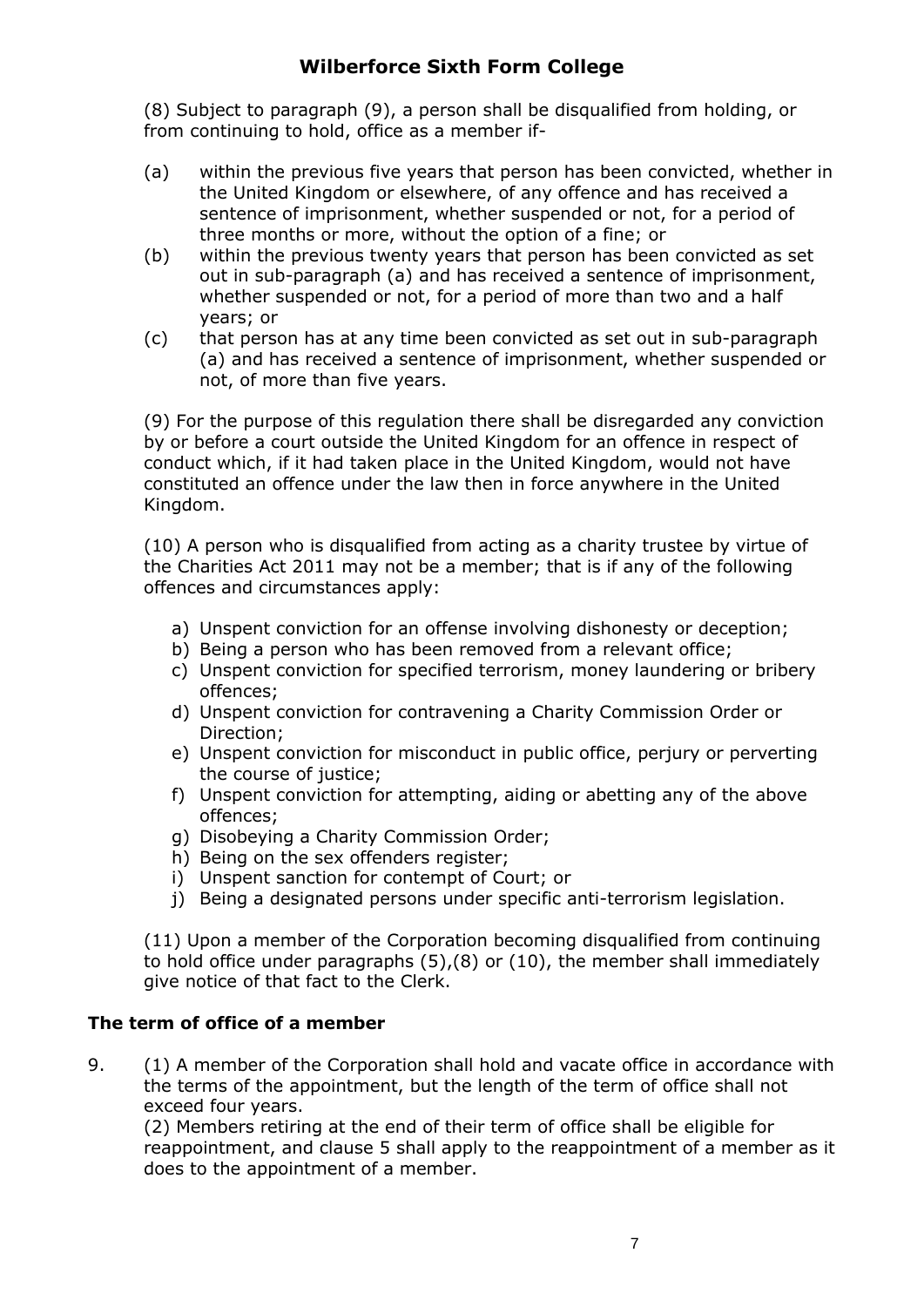(3) Paragraph (2) is subject to any rule or bye-law made by the Corporation under article 23 of the Articles of Government concerning the number of terms of office which a person may serve.

### **Termination of membership**

10. (1) A member may resign from office at any time by giving notice in writing to the Clerk.

(2) Upon a member becoming disqualified from being a charity trustee under the Charities Act 2011 (as outlined in 8 (10) and amended from time to time), they shall cease to be a member with immediate effect and shall notify the Clerk as soon as they become aware of such disqualification.

- (3) If at any time the Corporation is satisfied that any member -
- (a) is unfit or unable to discharge the functions of a member; or
- (b) has been absent from meetings of the Corporation for a period longer than six consecutive months without the permission of the Corporation,

the Corporation may by notice in writing to that member remove the member from office and the office shall then be vacant.

(4) Any person who is a member of the Corporation by virtue of being a member of the staff at the institution, including the Principal, shall cease to hold office upon ceasing to be a member of the staff and the office shall then be vacant.

- (4) A student member shall cease to hold office-
- (a) at the end of the student's final academic year, or at such other time in the year after ceasing to be a student as the Corporation may decide; or
- (b) if expelled from the institution,

and the office shall then be vacant.

### **Members not to hold interests in matters relating to the institution**

- 11. (1) Except with the written approval of the Secretary of State, no member shall acquire or hold any interest in any property that is held or used for the purposes of the institution.
	- (2) A member to whom paragraph (3) applies shall -
	- (a) disclose to the Corporation the nature and extent of the interest; and
	- (b) if present at a meeting of the Corporation, or of any of its committees, at which such supply, contract or other matter as is mentioned in paragraph (3) is to be considered, not take part in the consideration or vote on any question with respect to it and not be counted in the quorum present at the meeting in relation to a resolution on which that member is not entitled to vote; and
	- (c) withdraw, if present at a meeting of the Corporation, or any of its committees, at which such supply, contract or other matter as is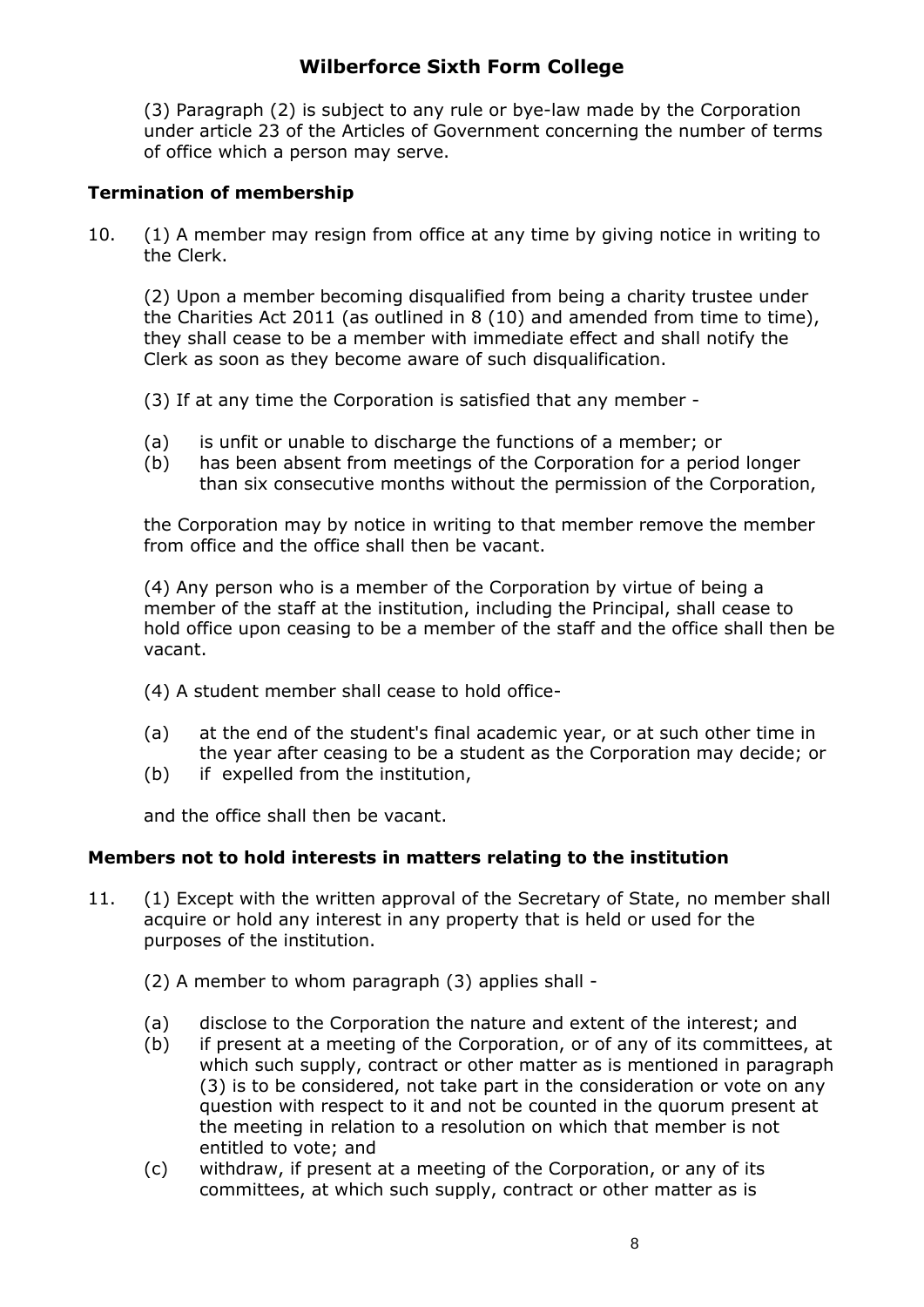mentioned in paragraph (3) is to be considered, where required to do so by a majority of the members of the Corporation or committee present at the meeting.

- (3) This paragraph applies to a member who-
- (a) has any financial interest in-
	- (i) the supply of work to the institution, or the supply of goods for the purposes of the institution;
	- (ii) any contract or proposed contract concerning the institution; or
	- (iii) any other matter relating to the institution; or
- (b) has any other interest of a type specified by the Corporation in any matter relating to the institution.

(4) This clause shall not prevent the members considering and voting upon proposals for the Corporation to insure them against liabilities incurred by them arising out of their office or the Corporation obtaining such insurance and paying the premium.

(5) Where the matter under consideration by the Corporation or any of its committees relates to the pay and conditions of all staff, or all staff in a particular class, a staff member-

- (a) need not disclose a financial interest; and
- (b) may take part in the consideration of the matter, vote on any question with respect to it and count towards the quorum present at that meeting, provided that in so doing, the staff member acts in the best interests of the Corporation as a whole and does not seek to represent the interests of any other person or body, but
- (c) shall withdraw from the meeting if the matter is under negotiation with staff and the staff member is representing any of the staff concerned in those negotiations.

(6) The Clerk shall maintain a register of the interests of the members which have been disclosed and the register shall be made available during normal office hours at the institution to any person wishing to inspect it.

### **Meetings**

12. (1) The Corporation shall meet at least once in every term, and shall hold such other meetings as may be necessary.

(2) Subject to paragraphs (4) and (5) and to clause 13(4), all meetings shall be called by the Clerk, who shall, at least seven calendar days before the date of the meeting, send to the members of the Corporation written or email notice of the meeting and a copy of or link the proposed agenda.

(3) If it is proposed to consider at any meeting the remuneration, conditions of service, conduct, suspension, dismissal or retirement of the Clerk, the Chair shall, at least seven calendar days before the date of the meeting, send to the members a copy of the agenda item concerned, together with any relevant papers.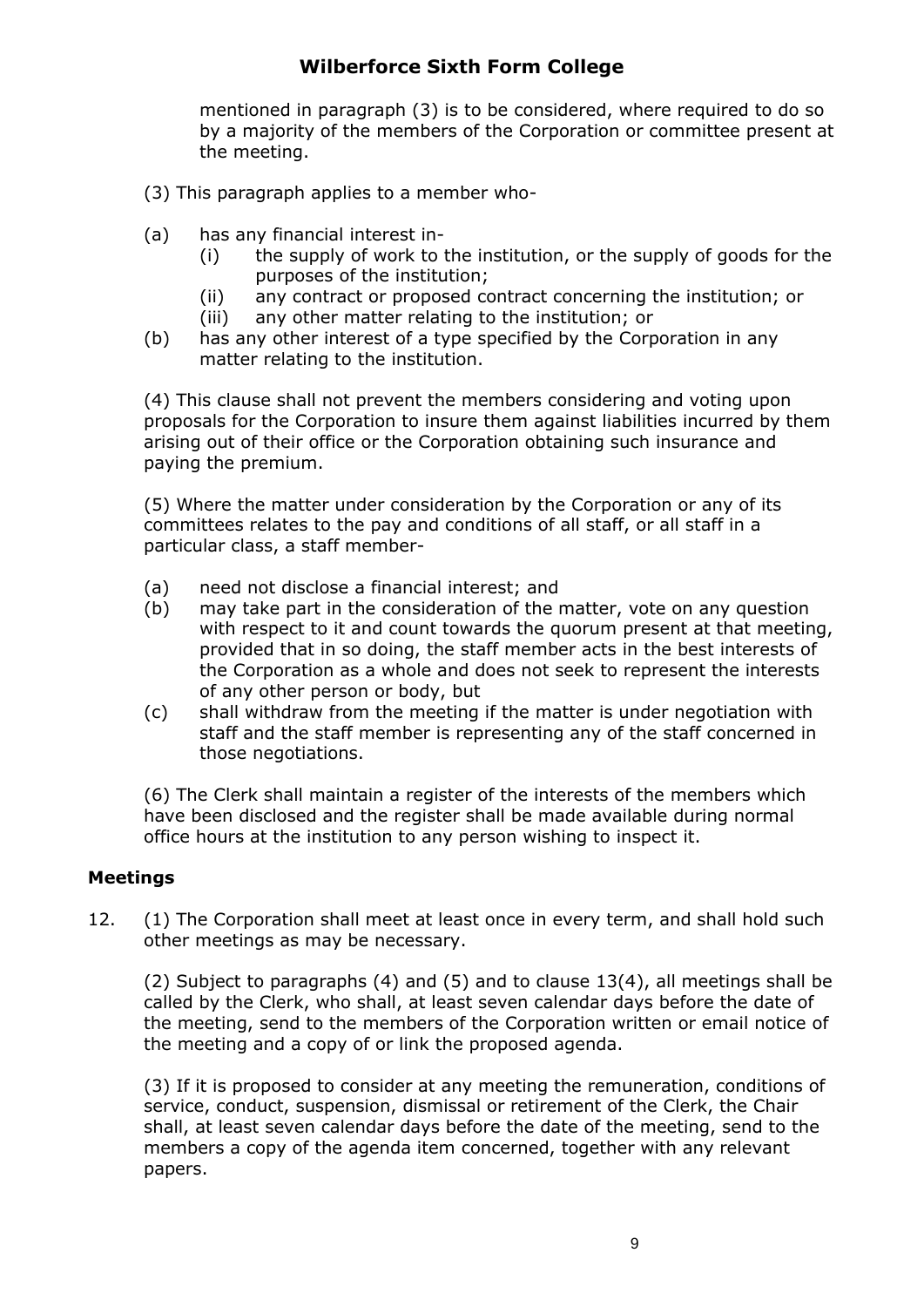(4) A meeting of the Corporation, called a "special meeting", may be called at any time by the Chair or at the request in writing of any five members.

(5) Where the Chair, or in the Chair's absence the Vice-Chair, decides that there are matters requiring urgent consideration, the written notice convening the special meeting and a copy of the proposed agenda may be given within less than seven calendar days.

(6) Every member shall act in the best interests of the Corporation and shall not be bound to speak or vote by mandates given by any other body or person.

### **Quorum**

13. (1) Meetings of the Corporation shall be quorate if the number of members present is at least 40% of the total number of members, determined according to clause 3.

(2) If the number of members present for a meeting of the Corporation does not constitute a quorum, the meeting shall not be held.

(3) If during a meeting of the Corporation there ceases to be a quorum, the meeting shall be terminated at once.

(4) If a meeting cannot be held or cannot continue for lack of a quorum, the Chair may call a special meeting as soon as it is convenient.

### **Proceedings of meetings**

14. (1) Every question to be decided at a meeting of the Corporation shall be decided by a majority of the votes cast by members present and entitled to vote on the question.

(2) Where, at a meeting of the Corporation, there is an equal division of votes on a question to be decided, the Chair of the meeting shall have a second or casting vote.

(3) A member may not vote by proxy.

(4) The Corporation allows for decisions to be taken by written resolution (including via email), which must be circulated at least 5 working days for consideration and response by Governors. A response of 50% shall prevail for a written resolution and shall be binding as any decision taken at a Corporation/Committee meeting. Written resolutions will only be used in exceptional circumstances (where detriment to the College could occur if a resolution was not achieved) and with the approval of the Chair of the Corporation/Committee. The Clerk shall report the results of any vote via written resolution to the next meeting of the Corporation/Committee.

(5) No resolution of the members may be rescinded or varied at a subsequent meeting unless consideration of the rescission or variation is a specific item of business on the agenda for that meeting.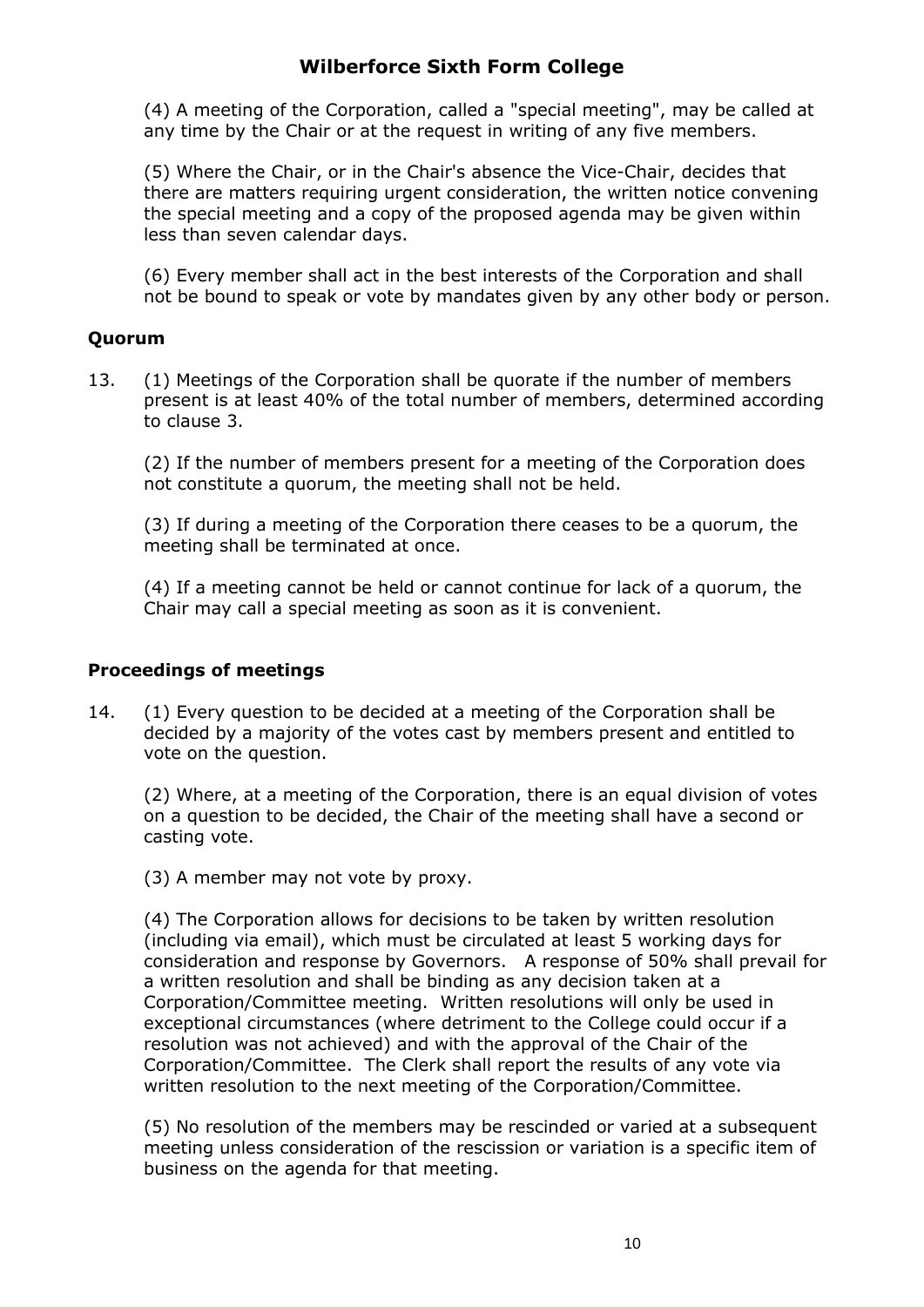(6) Except as provided by procedures made pursuant to article 16 of the Articles of Government, a member of the Corporation who is a member of staff at the institution, including the Principal, shall withdraw-

- (a) from that part of any meeting of the Corporation, or any of its committees, at which staff matters relating solely to that member of the staff, as distinct from staff matters relating to all members of staff or all members of staff in a particular class, are to be considered;
- (b) from that part of any meeting of the Corporation, or any of its committees, at which that member's reappointment or the appointment of that member's successor is to be considered;
- (c) from that part of any meeting of the Corporation, or any of its committees, at which the matter under consideration concerns the pay or conditions of service of all members of staff, or all members of staff in a particular class, where the member of staff is acting as a representative (whether or not on behalf of a recognised trade union) of all members of staff or the class of staff (as the case may be); and
- (d) if so required by a resolution of the other members present, from that part of any meeting of the Corporation or any of its committees, at which staff matters relating to any member of staff holding a post senior to that member's are to be considered, except those relating to the pay and conditions of all staff or all staff in a particular class.

(7) A Principal who has chosen not to be a member of the Corporation shall still be entitled to attend and speak, or otherwise communicate, at all meetings of the Corporation and any of its committees, except that the Principal shall withdraw in any case where the Principal would be required to withdraw under paragraph (5).

(8) A student member who is under the age of 18 shall not vote at a meeting of the Corporation, or any of its committees, on any question concerning any proposal-

- (a) for the expenditure of money by the Corporation; or
- (b) under which the Corporation, or any members of the Corporation, would enter into any contract, or would incur any debt or liability, whether immediate, contingent or otherwise.

(9) Except as provided by rules made under article 18 (3) of the Articles of Government relating to appeals and representations by students in disciplinary cases, a student member shall withdraw from that part of any meeting of the Corporation or any of its committees, at which a student's conduct, suspension or expulsion is to be considered.

(10) In any case where the Corporation, or any of its committees, is to discuss staff matters relating to a member or prospective member of staff at the institution, a student member shall-

- (a) take no part in the consideration or discussion of that matter and not vote on any question with respect to it; and
- (b) where required to do so by a majority of the members, other than student members, of the Corporation or committee present at the meeting, withdraw from the meeting.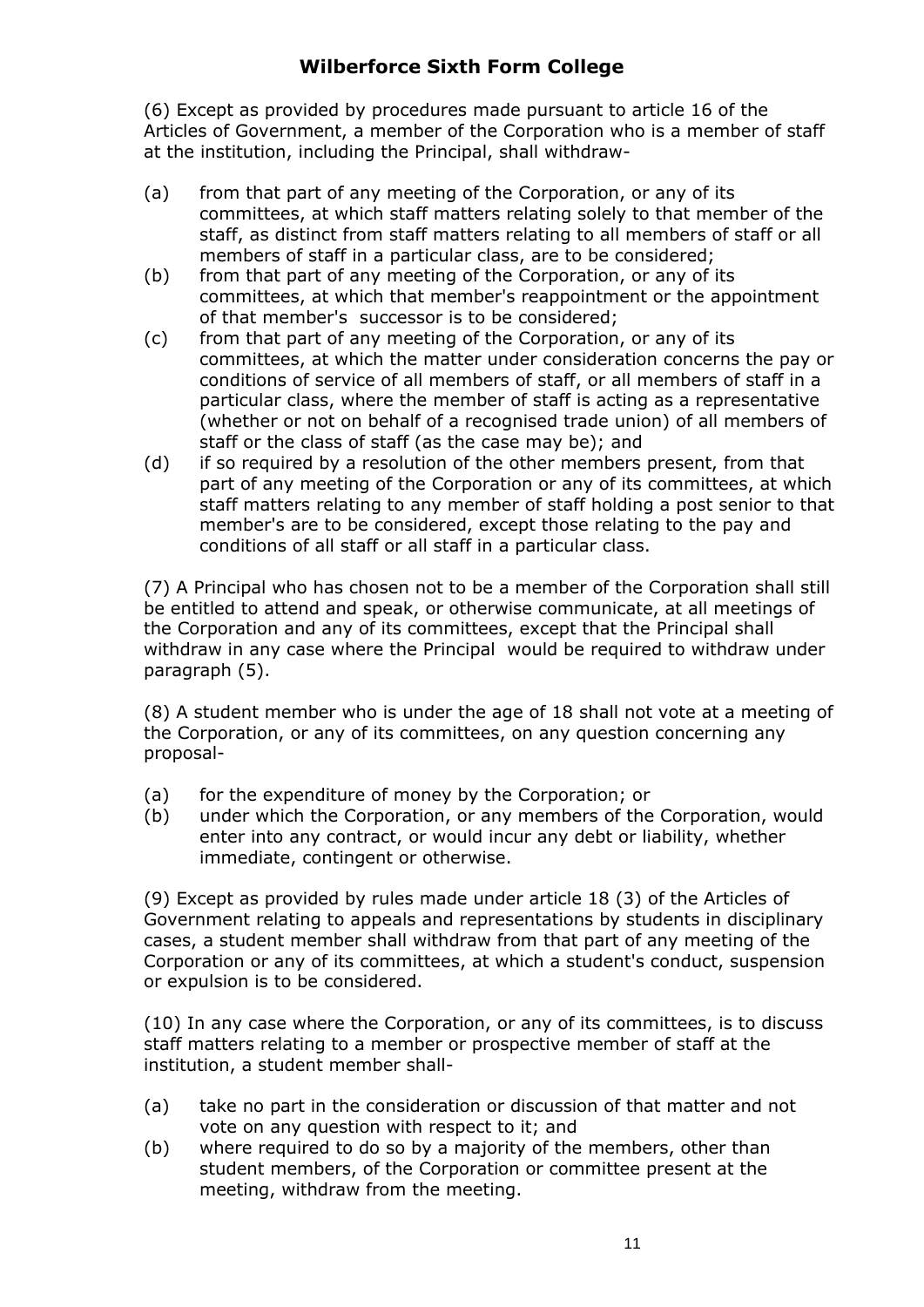(11) The Clerk-

- (a) shall withdraw from that part of any meeting of the Corporation, or any of its committees, at which the Clerk's remuneration, conditions of service, conduct, suspension, dismissal or retirement in the capacity of Clerk are to be considered; and
- (b) where the Clerk is a member of staff at the institution, the Clerk shall withdraw in any case where a member of the Corporation is required to withdraw under paragraph (5).

(12) If the Clerk withdraws from a meeting, or part of a meeting, of the Corporation under paragraph (10), the Corporation shall appoint a person from among themselves to act as Clerk during this absence.

(13) If the Clerk withdraws from a meeting, or part of a meeting, of a committee of the Corporation, the Corporation shall appoint a person from among themselves to act as Clerk to the committee during this absence.

### **Minutes**

15. (1) Written minutes of every meeting of the Corporation shall be prepared, and, subject to paragraph (2), at every meeting of the Corporation the minutes of the last meeting shall be taken as an agenda item.

(2) Paragraph (1) shall not require the minutes of the last meeting to be taken as an agenda item at a special meeting, but where they are not taken, they shall be taken as an agenda item at the next meeting which is not a special meeting.

(3) Where minutes of a meeting are taken as an agenda item and agreed to be accurate, those minutes shall be confirmed in the minutes as a true record by the Chair of the meeting.

(4) Separate minutes shall be taken of those parts of meetings from which staff members, the Principal, student members or the Clerk have withdrawn from a meeting in accordance with clause 14(5), (6), (8), (9) or (10) and such persons shall not be entitled to see the minutes of that part of the meeting or any papers relating to it.

### **Public access to meetings**

16. The Corporation shall decide any question as to whether a person should be allowed to attend any of its meetings where that person is not a member, the Clerk or the Principal and in making its decision, it shall give consideration to clause 17(2).

### **Publication of minutes and papers**

- 17. (1) Subject to paragraph (2), the Corporation shall ensure that a copy of-
	- (a) the agenda for every meeting of the Corporation;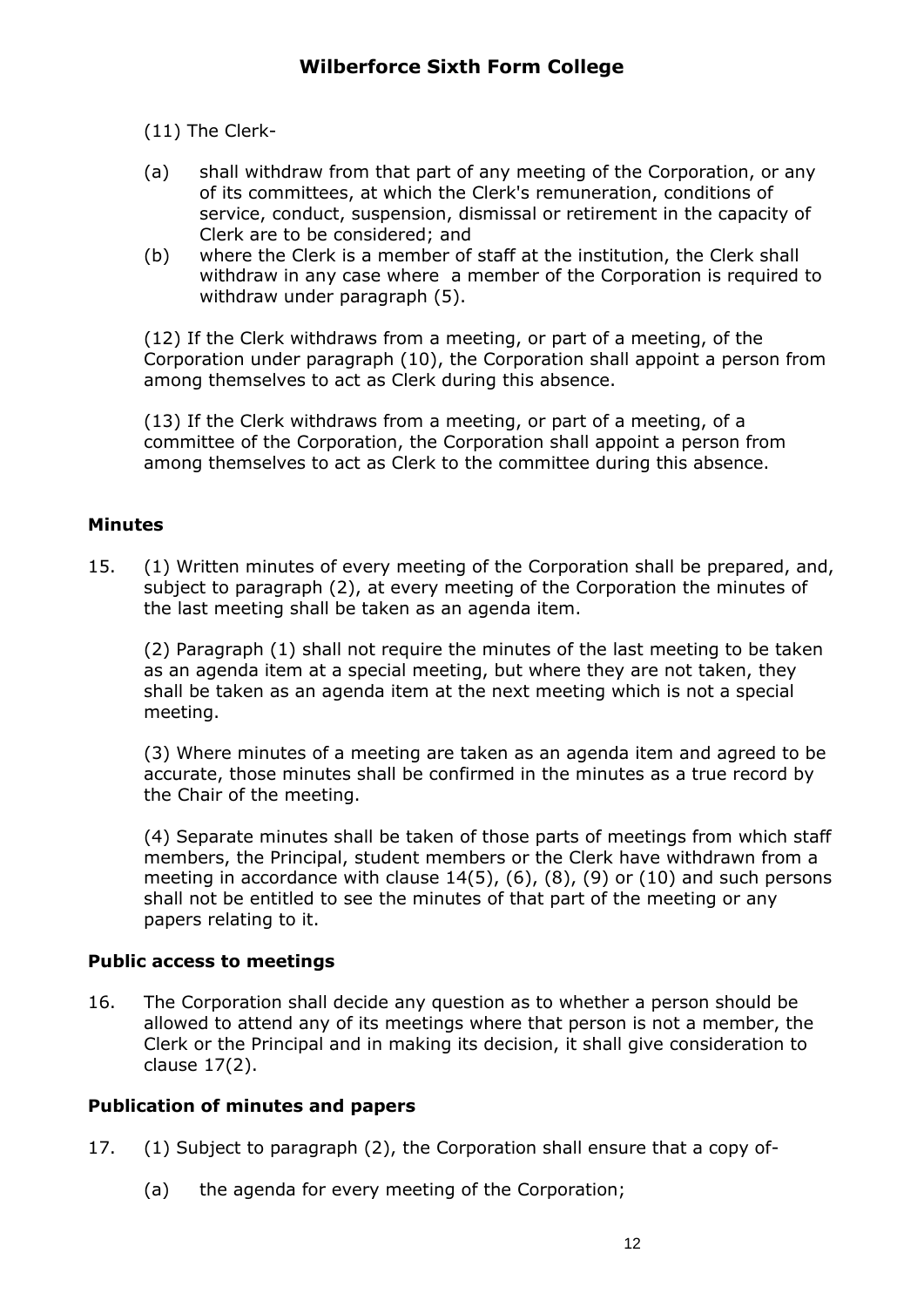- (b) the draft minutes of every such meeting, if they have been approved by the Chair of the meeting;
- (c) the signed minutes of every such meeting; and
- (d) any report, document or other paper considered at any such meeting,

shall as soon as possible be made available during normal office hours at the institution to any person wishing to inspect them.

(2) There shall be excluded from any item made available for inspection any material relating to-

- (a) a named person employed at or proposed to be employed at the institution;
- (b) a named student at, or candidate for admission to, the institution;
- (c) the Clerk; or
- (d) any matter which, by reason of its nature, the Corporation is satisfied should be dealt with on a confidential basis.

(3) The Corporation shall ensure that a copy of the draft or signed minutes of every meeting of the Corporation, under paragraph (1), shall be placed on the institution's website, and shall, despite any rules the Corporation may make regarding the archiving of such material, remain on its website for a minimum period of 12 months.

(4) The Corporation shall review regularly all material excluded from inspection under paragraph (2)(d) and make any such material available for inspection where it is satisfied that the reason for dealing with the matter on a confidential basis no longer applies, or where it considers that the public interest in disclosure outweighs that reason.

#### **Payment of allowances to members**

18. The Corporation may pay to its members such travelling, subsistence or other allowances as it decides, but shall not without the written approval of the Secretary of State, pay allowances which remunerate the members for their services as members.

### **Copies of the Instrument of Government**

19. A copy of this Instrument shall be given free of charge to every member of the Corporation and at a charge not exceeding the cost of copying or free of charge to any other person who so requests a copy, and shall be available for inspection at the institution upon request, during normal office hours, to every member of staff and every student.

### **Change of name of the Corporation**

20. The Corporation may change its name with the approval of the Secretary of State.

### **Application of the seal**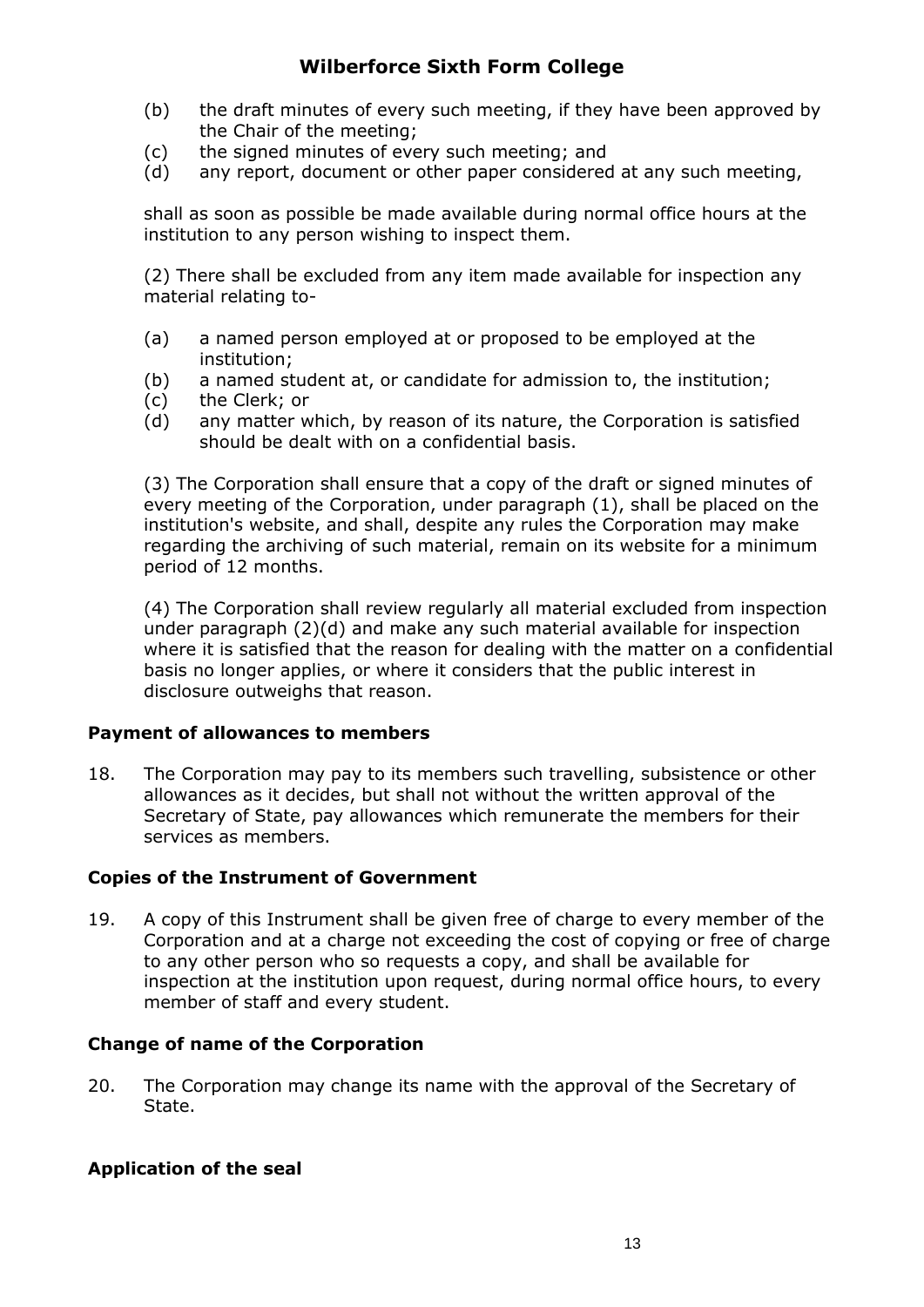- 21. The application of the seal of the Corporation shall be authenticated by-
	- (a) the signature of either the Chair or of some other member authorised either generally or specially by the Corporation to act for that purpose; and
	- (b) the signature of any other member.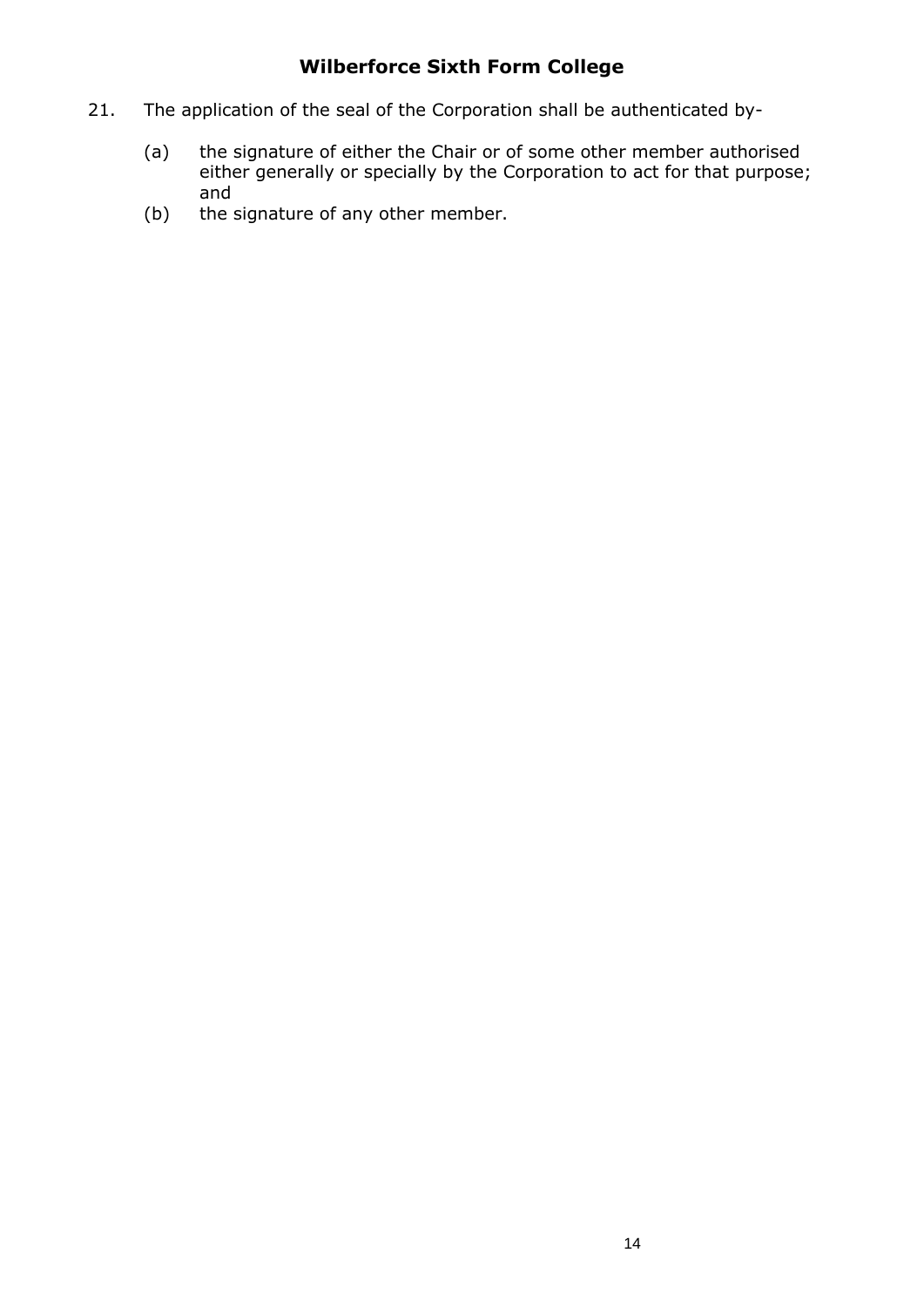# **ARTICLES OF GOVERNMENT**

### **CONTENTS**

- 1. Interpretation of the terms used
- 2. Conduct of the institution
- 3. Responsibilities of the Corporation, the Principal and the Clerk
- 4. The establishment of committees and delegation of functions generally
- 5. The search committee
- 6. The audit committee
- 7. Composition of committees
- 8. Access to committees by non-members and publication of minutes
- 9.,10., 11. Delegable and non-delegable functions
- 12., 13 Appointment and promotion of staff
- 14. Rules relating to the conduct of staff
- 15. Academic freedom
- 16. Grievance, suspension and disciplinary procedures
- 17. Suspension and dismissal of the Clerk
- 18. Students
- 19. Financial matters
- 20. Co-operation with the ESFA's auditor
- 21. Internal audit
- 22. Accounts and audit of accounts
- 23. Rules and bye-laws
- 24. Copies of Articles of Government and rules and bye-laws
- 25. Modification or replacement of the Instrument and Articles of Government
- 26. Dissolution of the Corporation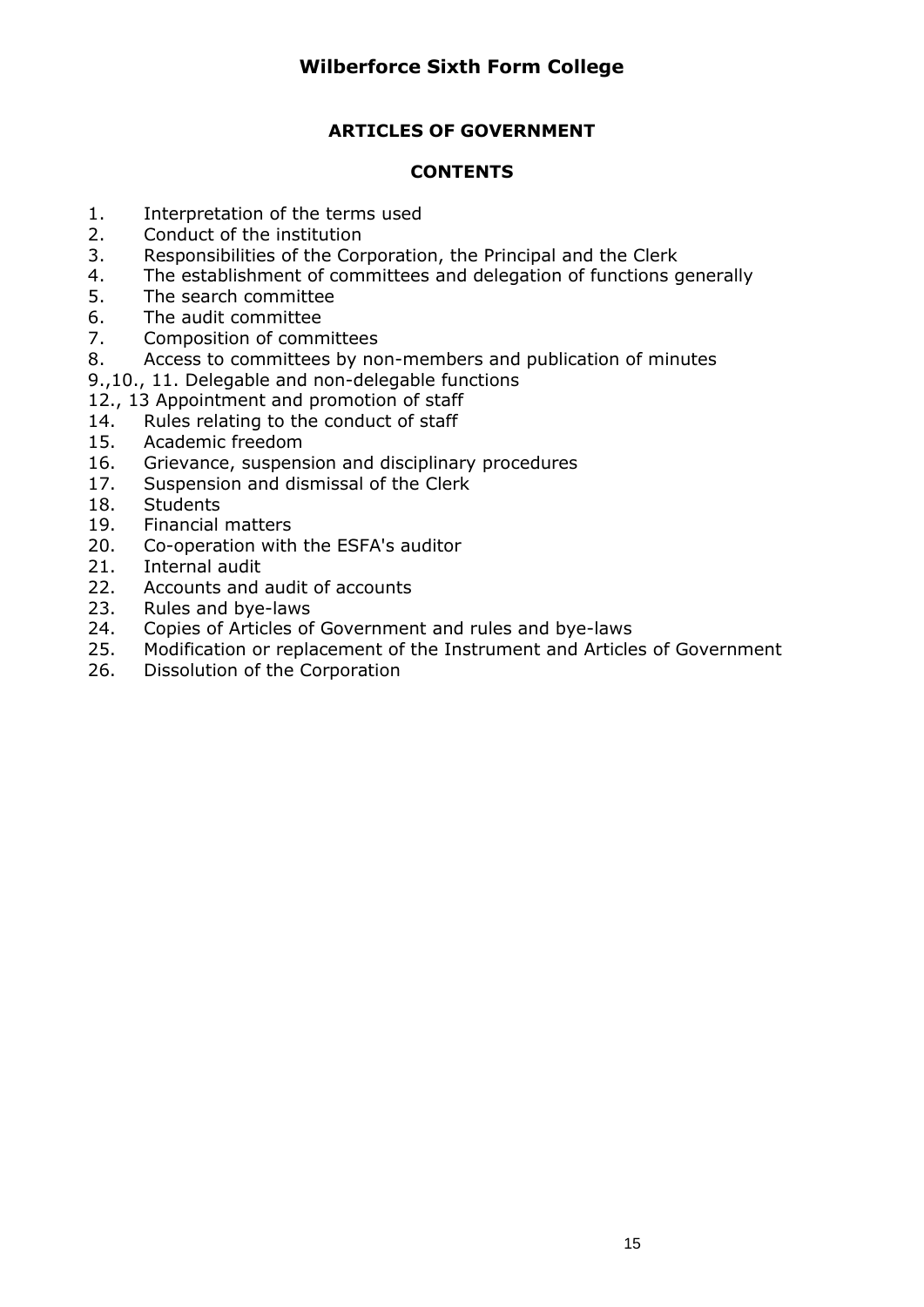# **Interpretation of the terms used**

- 1. In these Articles of Government-
- (a) any reference to "the Principal" shall include a person acting as Principal;
- (b) "the Articles" means these Articles of Government;
- (c) "Chair" and "Vice-Chair" mean respectively the Chair and Vice-Chair of the Corporation appointed under clause 6 of the Instrument of Government;
- (d) "the Clerk" has the same meaning as in the Instrument of Government;
- (e) "the Corporation" has the same meaning as in the Instrument of Government;
- (f) "the ESFA" means the Education and Skills Funding Agency;
- (g) "parent member", "staff member" and "student member" have the same meanings as in the Instrument of Government;
- (h) "the Secretary of State" means the Secretary of State for Education;
- (i) "senior post" means the post of Principal and such other senior posts as the Corporation may decide for the purposes of these Articles;
- (j) "the staff" means all the staff who have a contract of employment with the institution;
- (k) "the students' union" has the same meaning as in the Instrument of Government.

## **Conduct of the institution**

2. The institution shall be conducted in accordance with the provisions of the Instrument of Government, these Articles, any rules or bye-laws made under these Articles and any trust deed regulating the institution.

## **Responsibilities of the Corporation, the Principal and the Clerk**

- 3. (1) The Corporation shall be responsible for the following functions-
	- (a) the determination and periodic review of the educational character and mission of the institution and the oversight of its activities;
	- (b) publishing arrangements for obtaining the views of staff and students on the determination and periodic review of the educational character and mission of the institution and the oversight of its activities;
	- (c) approving the quality strategy of the institution;
	- (d) the effective and efficient use of resources, the solvency of the institution and the Corporation and safeguarding their assets;
	- (e) approving annual estimates of income and expenditure;
	- (f) the appointment, grading, suspension, dismissal and determination of the pay and conditions of service of the holders of senior posts and the Clerk, including, where the Clerk is, or is to be appointed as, a member of staff, the Clerk's appointment, grading, suspension, dismissal and determination of pay in the capacity of a member of staff; and
	- (g) setting a framework for the pay and conditions of service of all other staff.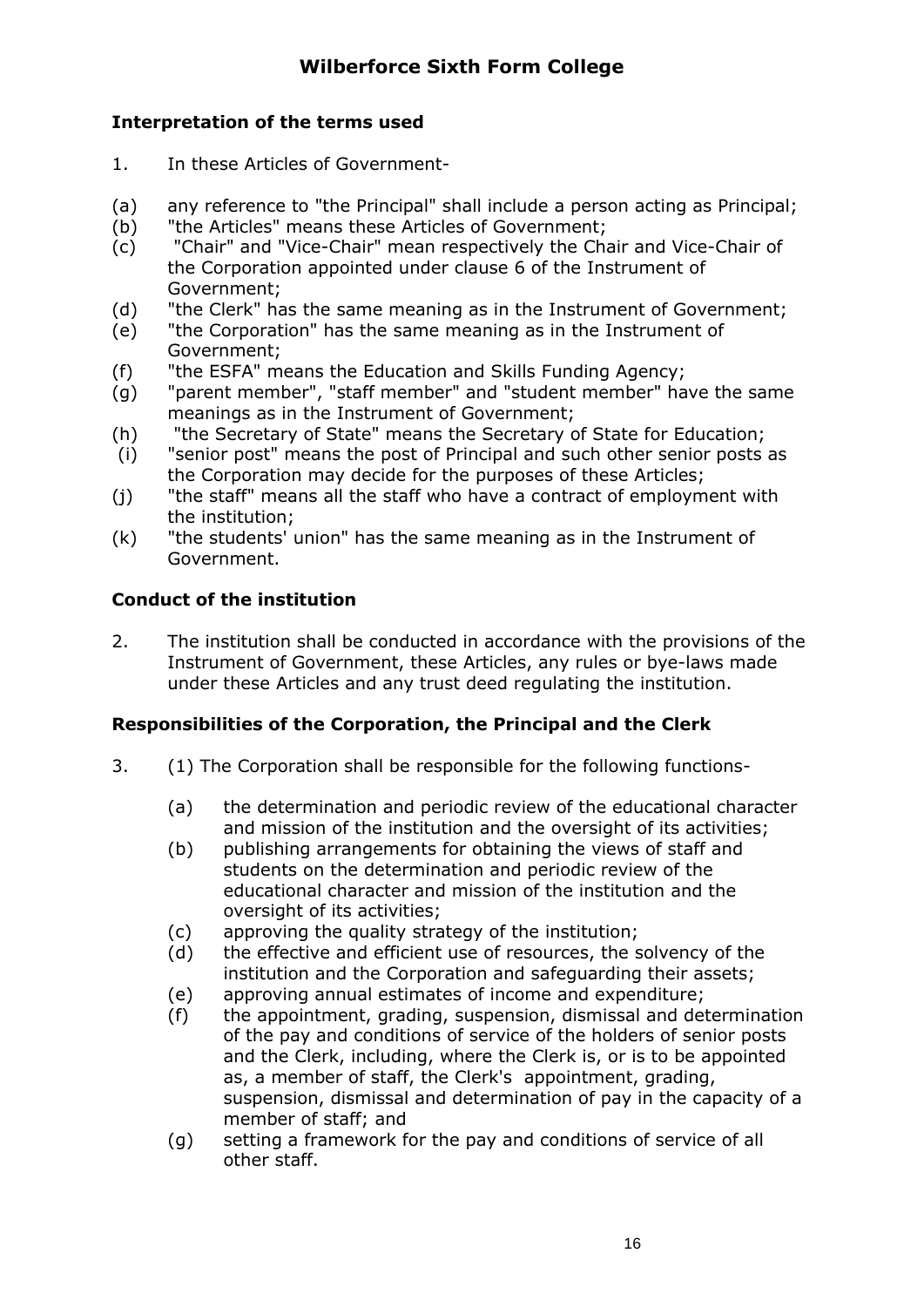(2) Subject to the responsibilities of the Corporation, the Principal shall be the Chief Executive of the institution, and shall be responsible for the following functions-

- (a) making proposals to the Corporation about the educational character and mission of the institution and implementing the decisions of the Corporation;
- (b) the determination of the institution's academic and other activities;
- (c) preparing annual estimates of income and expenditure for consideration and approval by the Corporation, and the management of budget and resources within the estimates approved by the Corporation;
- (d) the organisation, direction and management of the institution and leadership of the staff;
- (e) the appointment, assignment, grading, appraisal, suspension, dismissal and determination, within the framework set by the Corporation, of the pay and conditions of service of staff, other than the holders of senior posts or the Clerk, where the Clerk is also a member of the staff; and
- (f) maintaining student discipline and, within the rules and procedures provided for within these Articles, suspending or expelling students on disciplinary grounds or expelling students for academic reasons.
- (3) The Clerk shall be responsible for the following functions: -
- (a) advising the Corporation with regard to the operation of its powers;
- (b) advising the Corporation with regard to procedural matters;
- (c) advising the Corporation with regard to the conduct of its business; and
- (d) advising the Corporation with regard to matters of governance practice.

## **The establishment of committees and delegation of functions generally**

- 4. (1) The Corporation may establish committees for any purpose or function, other than those assigned in these Articles to the Principal or Clerk and may delegate powers to-
	- (a) such committees;
	- (b) the Chair, or in the Chair's absence, the Vice-Chair; or
	- (c) the Principal.

(2) The number of members of a committee and the terms on which they are to hold and to vacate office, shall be decided by the Corporation.

(3) The Corporation may also establish committees under collaboration arrangements made with other further education institutions and/or maintained schools, and such joint committees shall be subject to any regulations made under section 166 of the Education and Inspections Act 2006 $(3)$  governing such arrangements.

<sup>3</sup> 2006 c. 40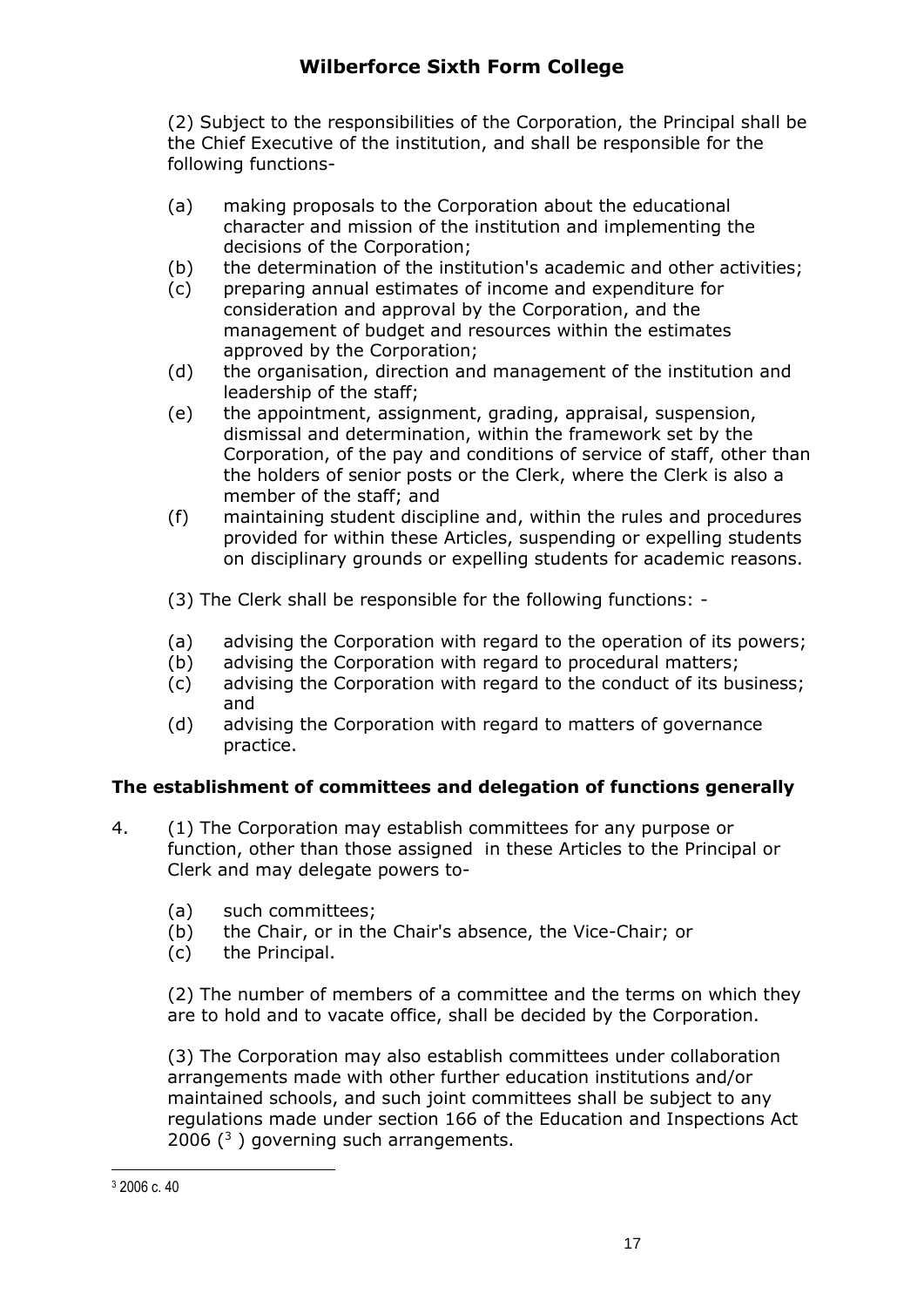### **The search and governance committee**

- 5. (1) The Corporation shall establish a committee, to be known as the "search and governance committee", to advise on-
	- (a) the appointment of members (other than as a staff or student member); and
	- (b) such other matters relating to membership and appointments as the Corporation may ask it to.

(2) The Corporation shall not appoint any person as a member (other than as a parent, staff or student member) without first consulting and considering the advice of the search and governance committee.

(3) The Corporation may make rules specifying the way in which the search and governance committee is to be conducted. A copy of these rules, together with the search and governance committee's terms of reference and its advice to the Corporation, other than any advice which the Corporation is satisfied should be dealt with on a confidential basis, shall be published on the institution's website and shall be made available for inspection at the institution by any person during normal office hours.

(4) The Corporation shall review regularly all material excluded from inspection under paragraph (3) and shall make any such material available for inspection where it is satisfied that the reason for dealing with the matter on a confidential basis no longer applies, or where it considers that the public interest in disclosure outweighs that reason.

### **The audit committee**

6. (1) The Corporation shall establish a committee, to be known as the "audit committee", to advise on matters relating to the Corporation's audit arrangements and systems of internal control.

(2) The audit committee shall consist of at least three persons and may include members of staff at the institution with the exception of those in senior posts, and shall operate in accordance with any requirements of the ESFA.

### **Composition of committees**

7. Any committee established by the Corporation, other than the committee referred to in article 10, may include persons who are not members of the Corporation.

## **Access to committees by non-members and publication of minutes**

- 8. The Corporation shall ensure that:-
	- (a) a written statement of its policy regarding attendance at committee meetings by persons who are not committee members; and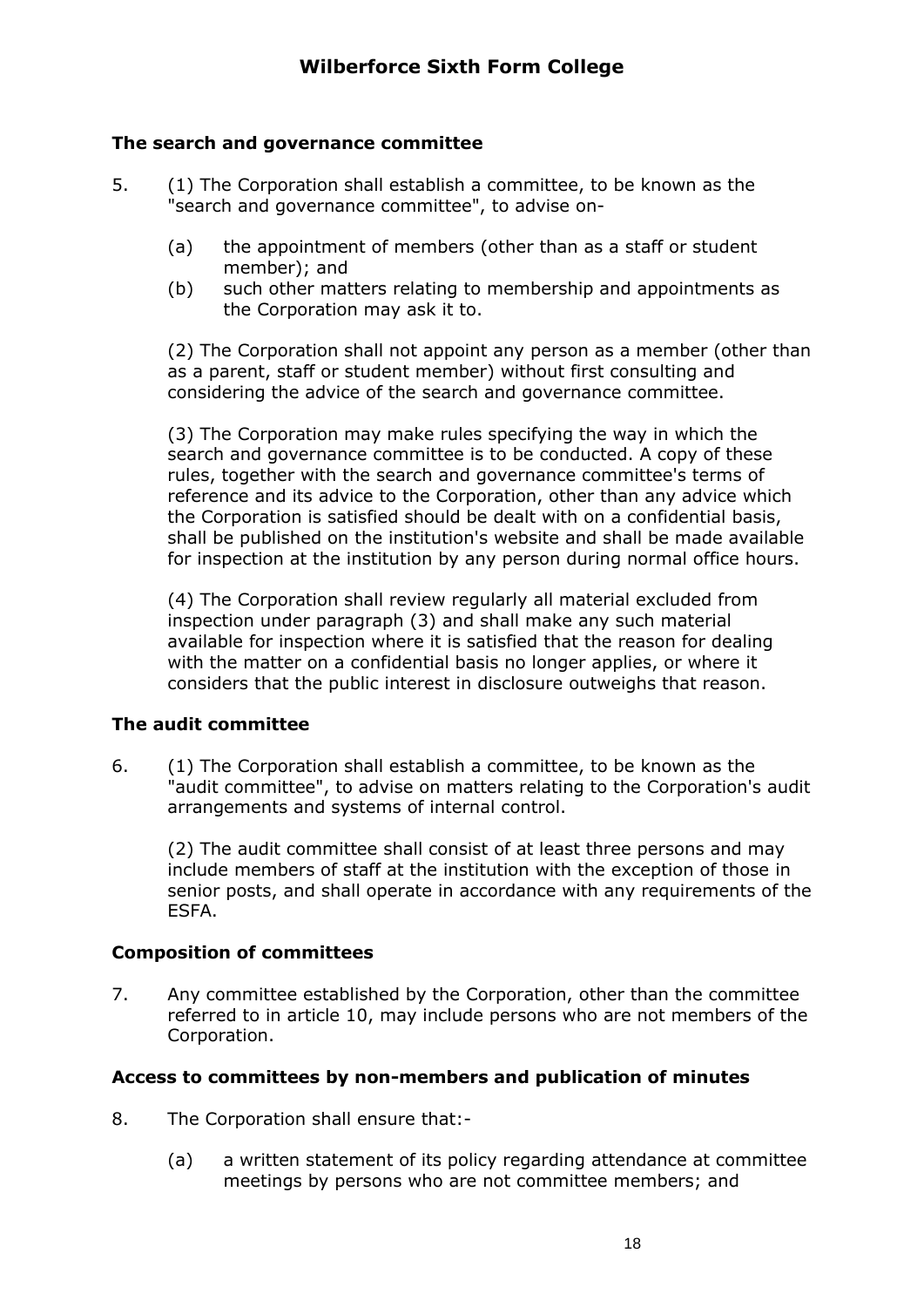(b) the minutes of committee meetings, if they have been approved by the Chair of the meeting,

are published on the institution's website and made available for inspection at the institution by any person, during normal office hours.

### **Delegable and non-delegable functions**

- 9. The Corporation shall not delegate the following functions-
	- (a) the determination of the educational character and mission of the institution;
	- (b) the approval of the annual estimates of income and expenditure;
	- (c) the responsibility for ensuring the solvency of the institution and the Corporation and for safeguarding their assets;
	- (d) the appointment of the Principal or holder of a senior post;
	- (e) the appointment of the Clerk, (including, where the Clerk is, or is to be, appointed as a member of staff the Clerk's appointment in the capacity of a member of staff); and
	- (f) the modification or revocation of these Articles.
- 10. (1) The Corporation may not delegate
	- (a) the consideration of the case for dismissal, and
	- (b) the power to determine an appeal in connection with the dismissal

of the Principal, the Clerk or the holder of a senior post, other than to a committee of members of the Corporation.

(2)The Corporation shall make rules specifying the way in which a committee having functions under paragraph (1) shall be established and conducted.

- 11. The Principal may delegate functions to the holder of any other senior post other than-
	- (a) the management of budget and resources; and
	- (b) any functions that have been delegated to the Principal by the Corporation.

## **Appointment and promotion of staff**

- 12. (1) Where there is a vacancy or expected vacancy in a senior post, the Corporation shall-
	- (a) advertise the vacancy
	- (b) appoint a selection panel consisting of-
		- (i) at least five members of the Corporation including the Chair or the Vice-Chair or both, where the vacancy is for the post of Principal ; or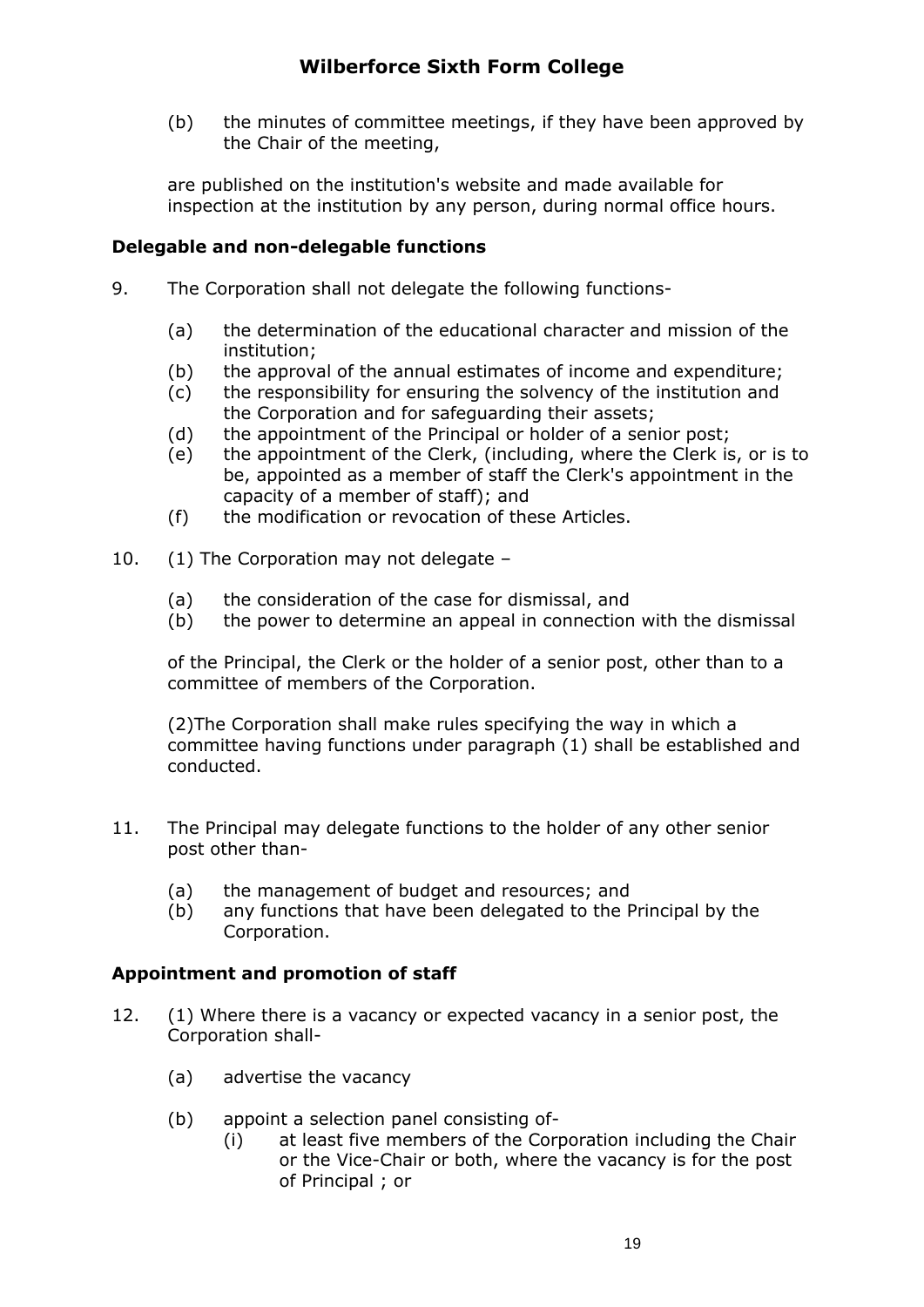- (ii) the Principal and at least three other members of the Corporation, where the vacancy is for any other senior post.
- (2) The members of the selection panel shall-
- (a) decide on the arrangements for selecting the applicants for interview;
- (b) interview the applicants; and
- (c) where they consider it appropriate to do so, recommend to the Corporation for appointment one of the applicants they have interviewed.

(3) If the Corporation approves the recommendation of the selection panel, that person shall be appointed.

(4) If the members of the selection panel are unable to agree on a person to recommend to the Corporation, or if the Corporation does not approve their recommendation, the Corporation may make an appointment itself of a person from amongst those interviewed, or it may require the panel to repeat the steps specified in paragraph (2), with or without first readvertising the vacancy.

(5) Where there is a vacancy in a senior post or where the holder of a senior post is temporarily absent, until that post is filled or the absent post holder returns, a member of staff-

- (a) may be required to act as Principal or in the place of any other senior post holder; and
- (b) if so required, shall have all the duties and responsibilities of the Principal or such other senior post holder during the period of the vacancy or temporary absence.
- 13. The Principal shall have responsibility for selecting for appointment all members of staff other than -
	- (a) senior post holders; and
	- (b) where the Clerk is also to be appointed as a member of staff, the Clerk in the role of a member of staff.

#### **Rules relating to the conduct of staff**

14. After consultation with the staff, the Corporation shall make rules relating to their conduct.

### **Academic freedom**

15. In making rules under article 14, the Corporation shall have regard to the need to ensure that academic staff at the institution have freedom within the law to question and test received wisdom, and to put forward new ideas and controversial or unpopular opinions, without putting themselves at risk of losing their jobs or any privileges which they may enjoy at the institution.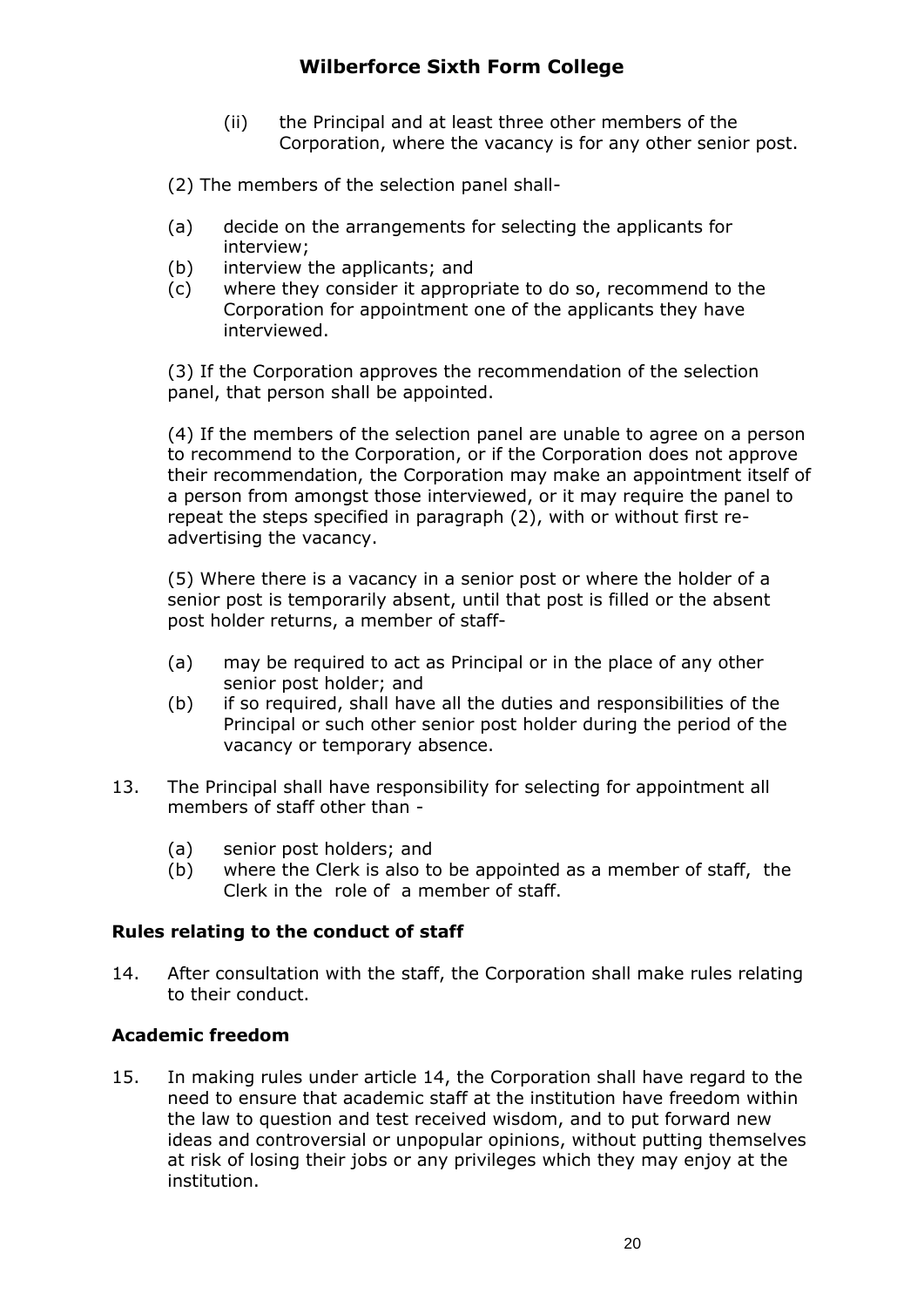### **Grievance, suspension and disciplinary procedures**

- 16. (1) After consultation with staff, the Corporation shall make rules setting out
	- (a) grievance procedures for all staff;
	- (b) procedures for the suspension of all staff; and
	- (c) disciplinary and dismissal procedures for
		- (i) senior post-holders, and
		- (ii) staff other than senior post holders

and such procedures shall be subject to the provisions of articles  $3(1)(e)$ ,  $3(2)(e)$ ,  $9(d)$ ,  $9(e)$ ,  $10(1)$  and 17.

(2) Any rules made under paragraph (1)(b) shall include provision that where a person has been suspended without pay, any appeal against such suspension shall be heard and action taken in a timely manner.

(3) Any rules made under paragraph  $(1)(c)(i)$  shall include provision that where the Corporation considers that it may be appropriate to dismiss a person, a preliminary investigation shall be conducted to examine and determine the case for dismissal.

### **Suspension and dismissal of the Clerk**

17. (1) Where the Clerk is also a member of staff at the institution, the Clerk is to be treated as a senior post holder for the purposes of article 16(c).

(2) Where the Clerk is suspended or dismissed under article 16, that suspension or dismissal shall not affect the position of the Clerk in the separate role of Clerk to the Corporation.

### **Students**

18. (1) Any students' union shall conduct and manage its own affairs and funds in accordance with a constitution approved by the Corporation and no amendment to, or rescission of, that constitution, in part or in whole, shall be valid unless approved by the Corporation.

(2) The students' union shall present audited accounts annually to the Corporation.

(3) After consultation with representatives of the students, the Corporation shall make rules concerning the conduct of students, including procedures for their suspension and expulsion (including expulsion for an unsatisfactory standard of work or other academic reason).

### **Financial matters**

19. The Corporation shall set the policy by which the tuition and other fees payable to it are determined, subject to any terms and conditions attached to grants, loans or other payments paid or made by the ESFA.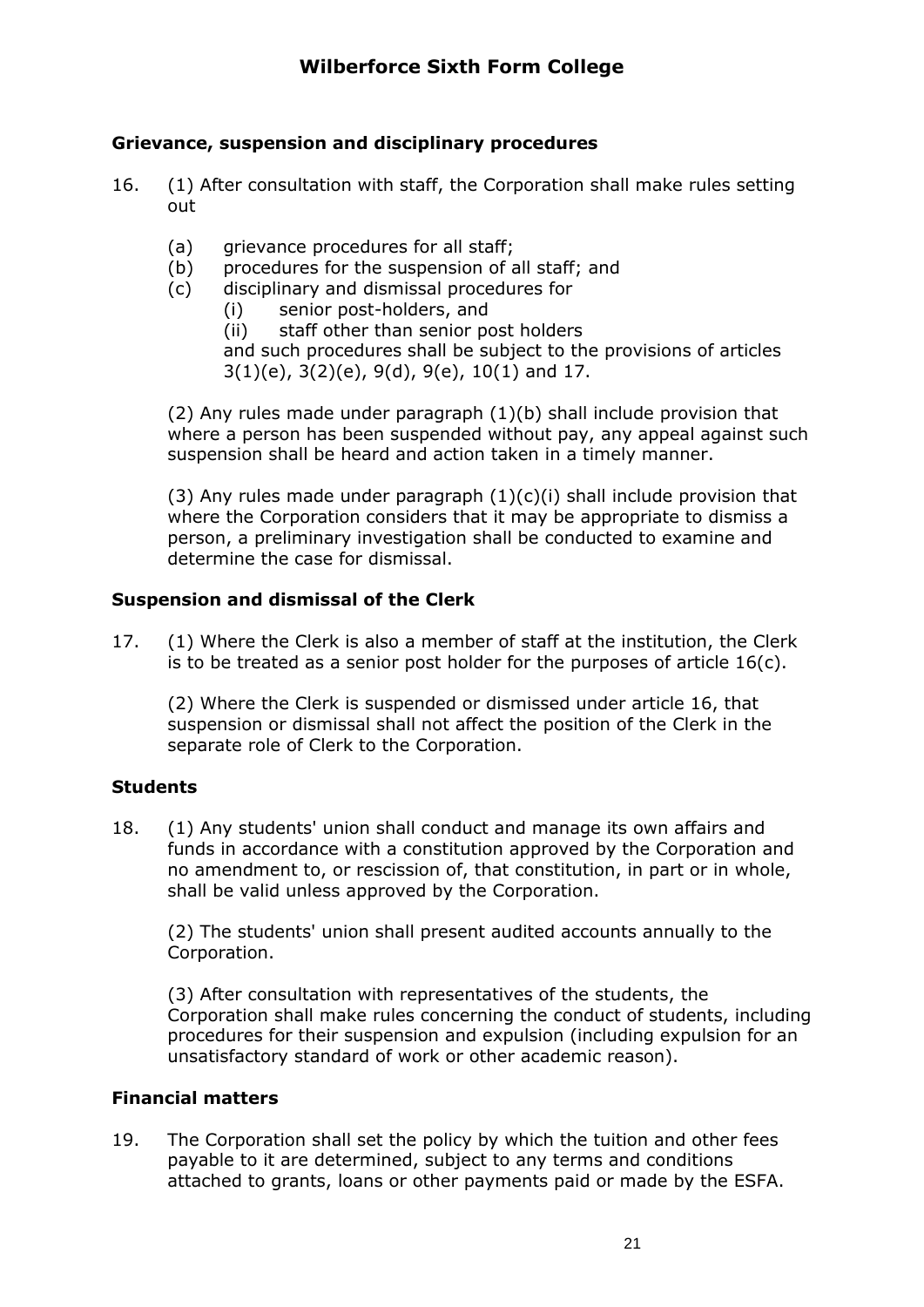### **Co- operation with the ESFA's auditor**

20. The Corporation shall co-operate with any person who has been authorised by the ESFA to audit any returns of numbers of students or claims for financial assistance and shall give any such person access to any documents or records held by the Corporation, including computer records.

#### **Internal audit**

21. (1) The Corporation shall, at such times as it considers appropriate, examine and evaluate its systems of internal financial and other control to ensure that they contribute to the proper, economic, efficient and effective use of the Corporation's resources.

(2) The Corporation may arrange for the examination and evaluation mentioned in paragraph (1) to be carried out on its behalf by internal auditors.

(3) The Corporation shall not appoint persons as internal auditors to carry out the activities referred to in paragraph (1) if those persons are already appointed as external auditors under article 22.

#### **Accounts and audit of accounts**

- 22. (1) The Corporation shall
	- (a) keep proper accounts and proper records in relation to the accounts; and
	- (b) prepare a statement of accounts for each financial year of the Corporation.
	- (2) The statement shall-
	- (a) give a true and fair account of the state of the Corporation's affairs at the end of the financial year and of its income and expenditure in the financial year; and
	- (b) comply with any directions given by the ESFA as to the information to be contained in it, the manner in which the information is to be presented, the methods and principles according to which it is to be prepared and the time and manner of publication.

(3) The accounts and the statement of accounts shall be audited by external auditors appointed by the Corporation in respect of each financial year.

(4) The Corporation shall not appoint persons as external auditors in respect of any financial year if those persons are already appointed as internal auditors under article 21.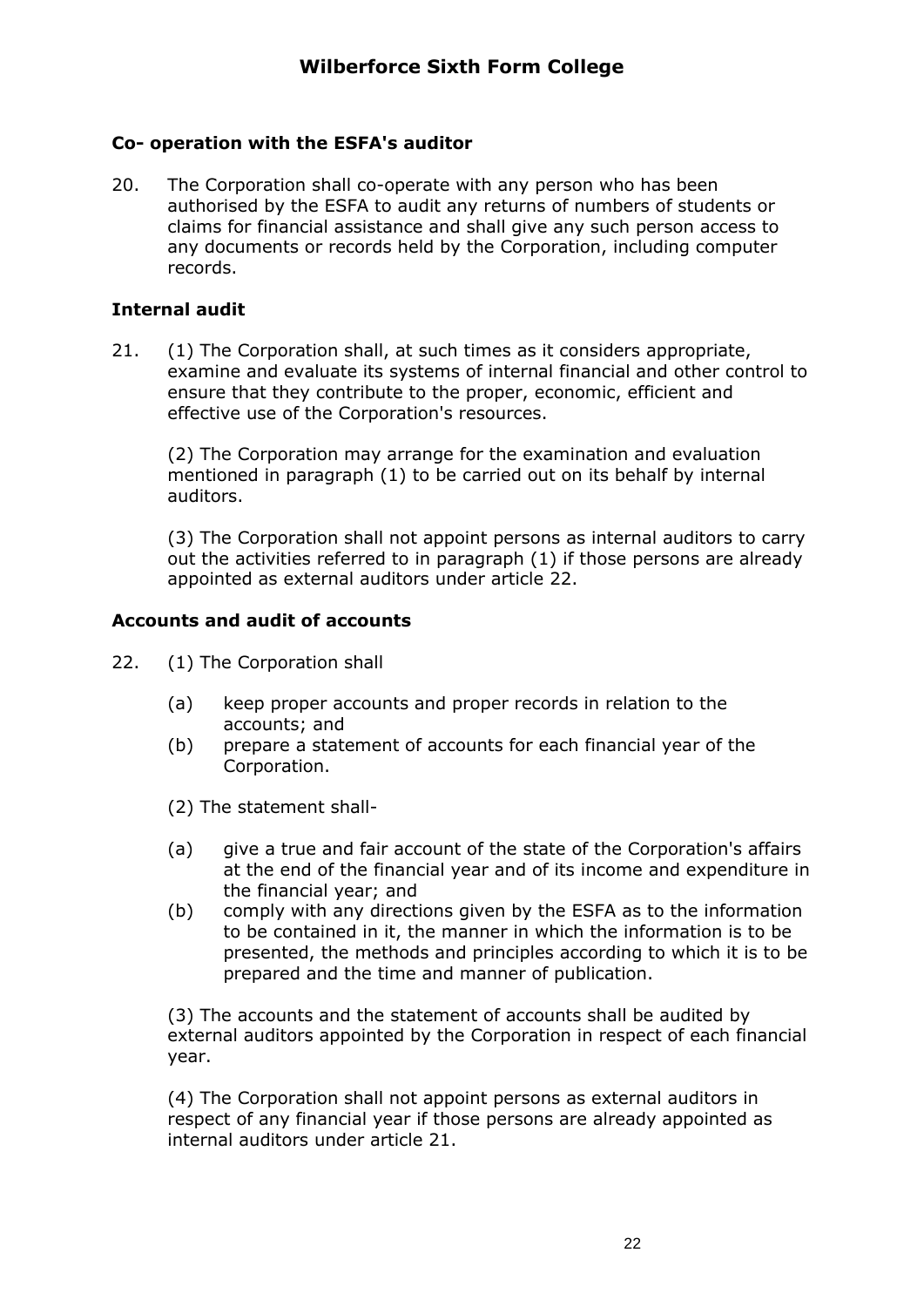(5) Auditors shall be appointed and audit work conducted in accordance with any requirements of the ESFA.

(6) The "financial year" means the first financial year and, except as provided for in paragraph (8), each successive period of twelve months.

(7) The "first financial year" means the period from the date the Corporation was established up to the second 31st July following that date, or up to some other date which has been chosen by the Corporation with the ESFA's approval.

- (8) If the Corporation is dissolved-
- (a) the last financial year shall end on the date of dissolution; and
- (b) the Corporation may decide, with the ESFA's approval, that what would otherwise be the last two financial years, shall be a single financial year for the purpose of this article.

### **Rules and bye-laws**

23. The Corporation shall have the power to make rules and bye-laws relating to the government and conduct of the institution and these rules and byelaws shall be subject to the provisions of the Instrument of Government and these Articles.

#### **Copies of Articles of Government and rules and bye-laws**

24. A copy of these Articles, and of any rules and bye-laws, shall be given free of charge to every member of the Corporation and at a charge not exceeding the cost of copying or free of charge, to any other person who requests a copy and shall be available for inspection at the institution upon request, during normal office hours, to every member of staff and every student.

#### **Modification or replacement of the Instrument and Articles of Government**

25. (1) Subject to paragraph (2), the Corporation may by resolution of the members modify or replace its instrument and articles of government after consultation with any other persons who, in the Corporation's view, are likely to be affected by the proposed changes.

(2) The Corporation shall not make changes to the instrument or articles of government that would result in the body ceasing to be a charity.

#### **Dissolution of the Corporation**

26. (1) The Corporation may by resolution dissolve itself and provide for the transfer of its property, rights and liabilities.